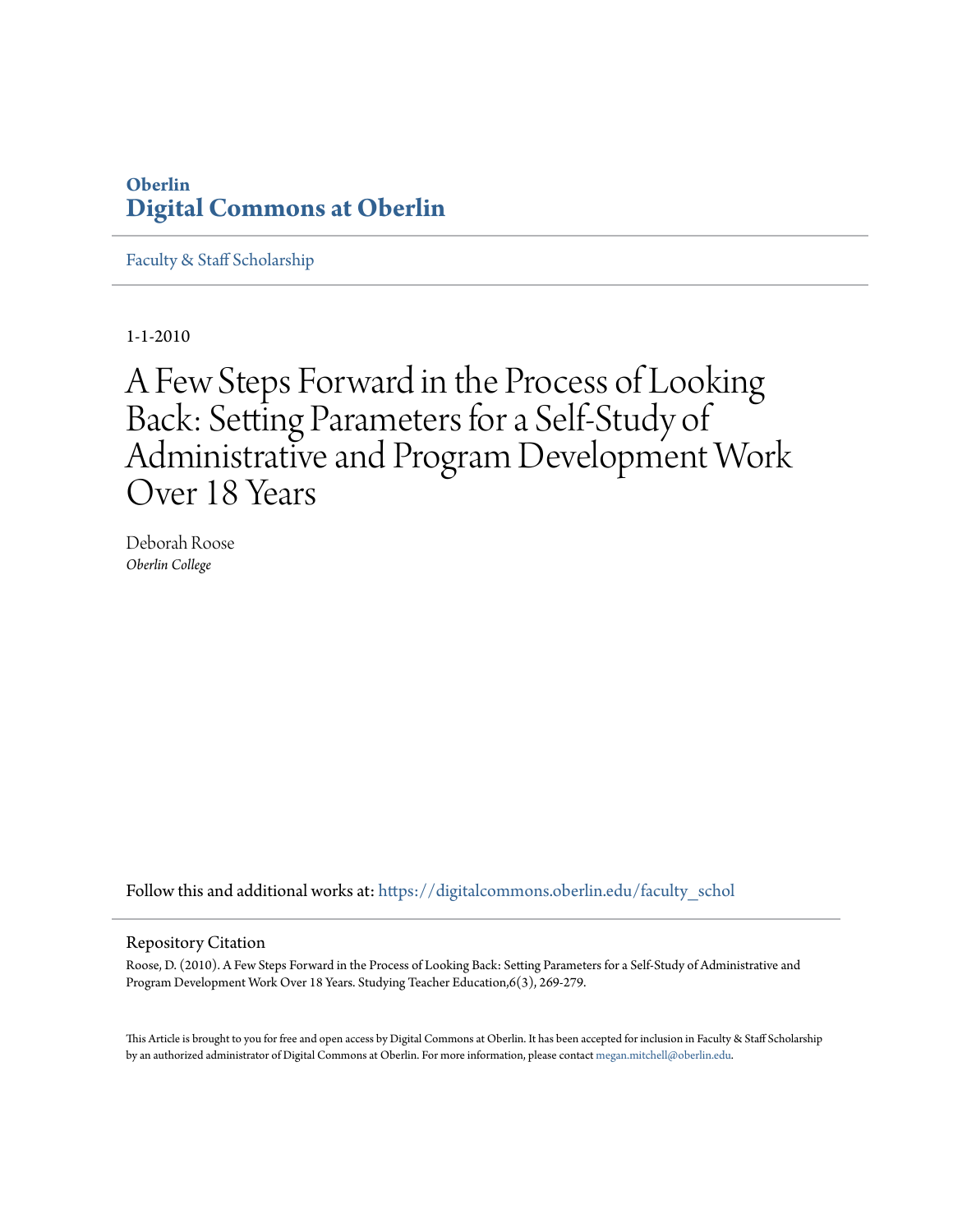Roose, Deborah Oberlin College Professor and Director Graduate Teacher Education Program Oberlin College Lewis Annex 132 Elm Street Oberlin, OH 44074, USA Email: [deborah.roose@oberlin.edu](mailto:deborah.roose@oberlin.edu) phone: 440-775-6350 fax: 440 775-6805

*Title: A Few Steps Forward in the Process of Looking Back: Setting Parameters for a Self-Study of Administrative and Program Development Work Over 18 Years*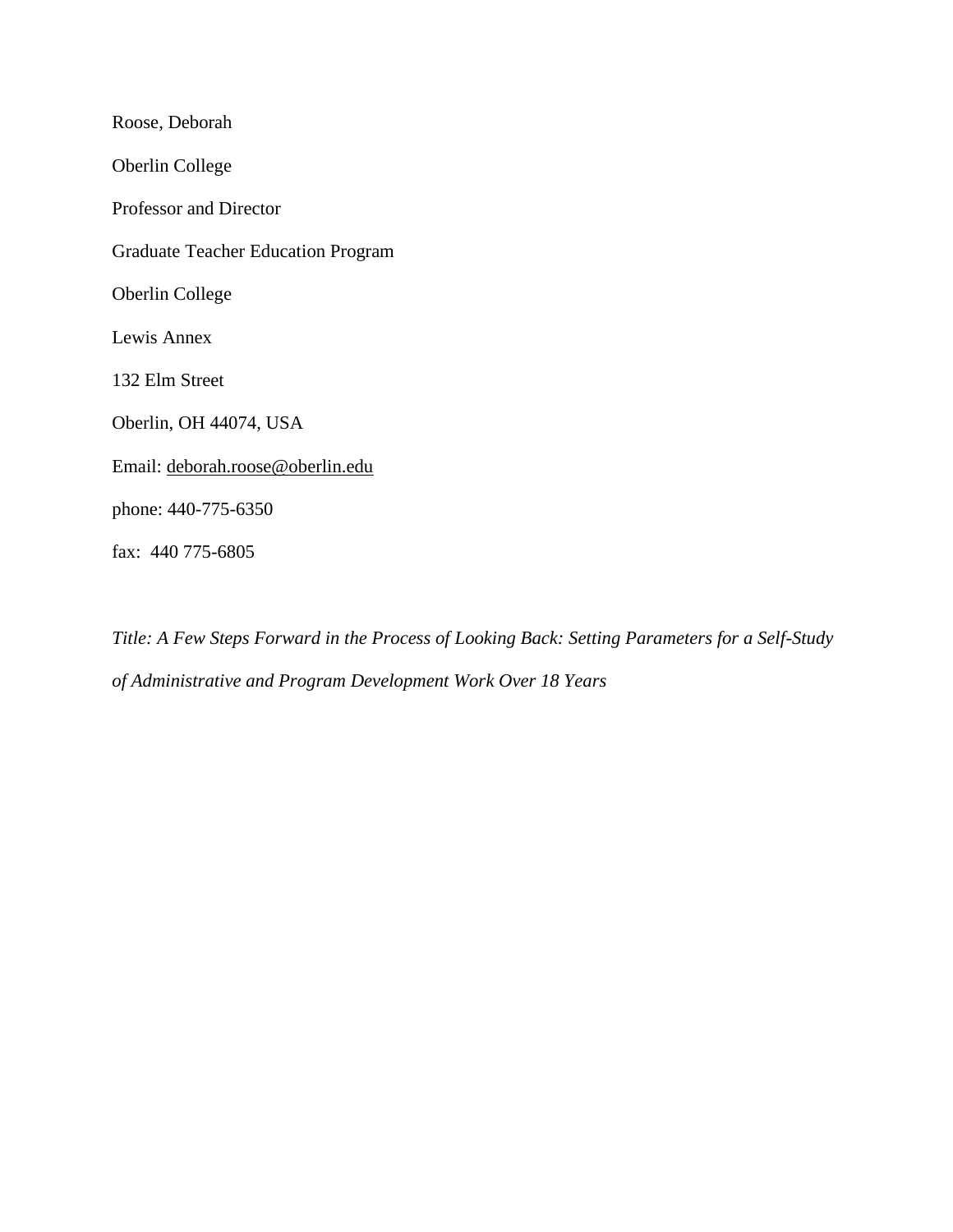#### Abstract:

 Most self-studies focus on an individual or several teacher educators. Although there have been self-studies undertaken by teacher education administrators, there is relatively little research available that focuses specifically on administrator's program development work in teacher education. This self-study examines one teacher education administrator's program development work over a period of 18 years and in two institutions. Data comes from entries from a professional journal/log kept during those years. A framework consisting of emergent categories and sub-categories was developed for analysis. Initial findings suggest there is a complexity of and multiple roles that are influenced by outside forces. In terms of the parameters of the study, the enormity and complexity of undertaking a long-term self-study surfaced in understanding the scope of the work, deciding on what framework to use for data analysis, allowing time and place for making personal connections and meaning, and sharing the work with others. Next steps for this study and future self-studies that cover many years of data and involve multiple roles are discussed. **Keywords:** self-study; teacher education; administrator; research; program development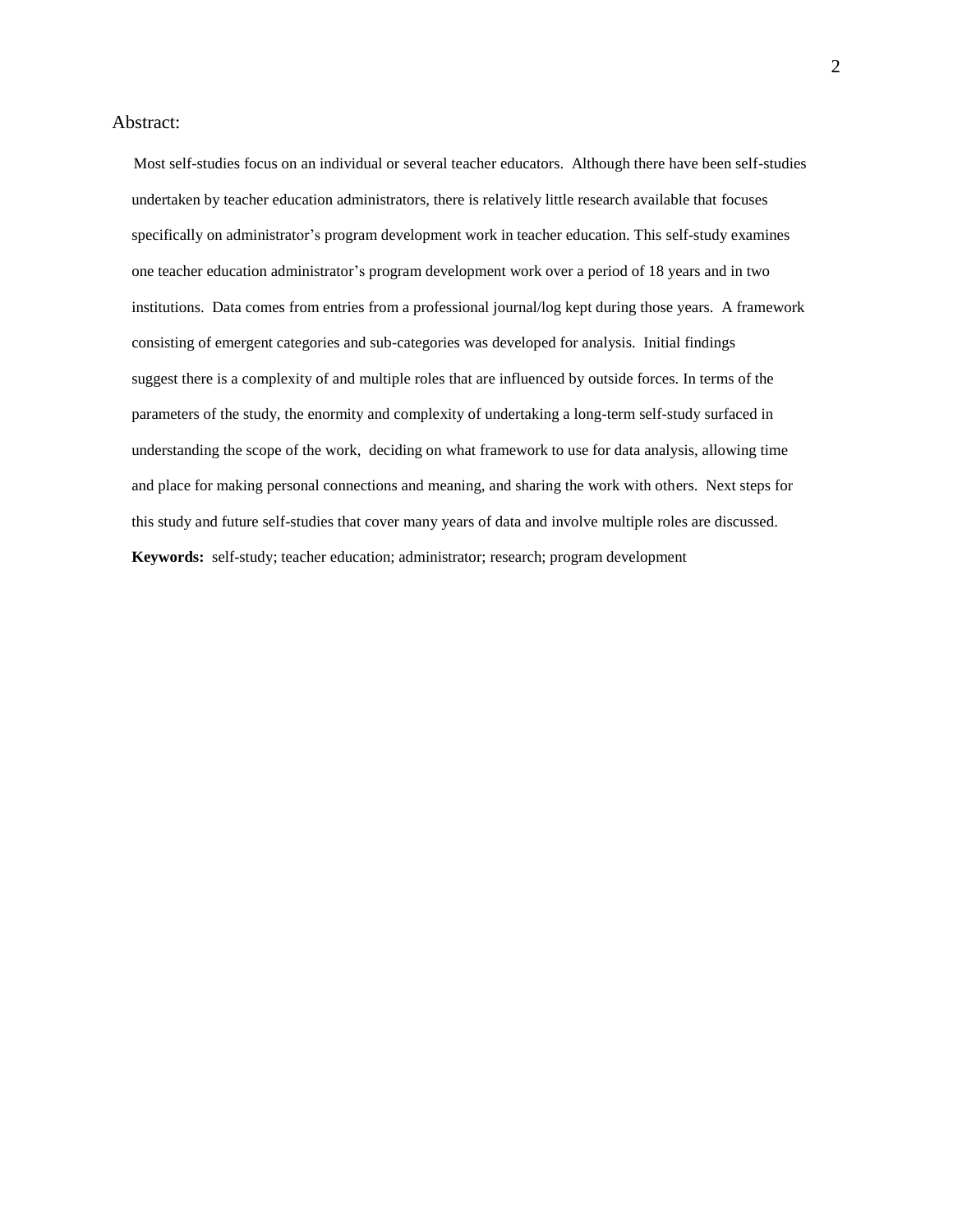**A Few Steps Forward in the Process of Looking Back: Setting Parameters for a Self-Study of Administrative and Program Development Work Over 18 Years**

# **Context**

I am a senior faculty member and administrator in a new Master of Education, plus initial licensure, program at a selective liberal arts mid-western college. Over the last 20 years I have led the development of three initial licensure programs in liberal arts college settings and also taught courses in them. During the last few years I have begun studying my growth as a teacher education administrator and program development leader in the context of two of these institutions and continue as I work in the third one.

The vast majority of published self-studies focus on the work of individuals or groups of teacher educators as they investigate their own teaching practices (e.g. Hamilton, 1998; Loughran & Russell, 2002). Some self-studies move beyond the individual or individuals and focus on development of programs (e.g. Kroll & LaBoskey, 1996) and a few self-studies focus on accreditation and standards and their impact on institutions and individuals (Eldridge, Hawes, & Nyary, 2006; Kosnik, 2005). These last studies, and the chapter on self-studies by administrators in the *International Handbook of Self-Study of Teaching and Teacher Education Practices* (Manke, 2004), highlight the importance of reflection on and analysis of the work of administrators. My study adds to this emerging body of literature that addresses and explores the practice of teacher education administrators and leaders of program development. Within the context of my work and study, the role of the department administrator (the chairperson) included being the leader of the development of a new teacher education program. To keep this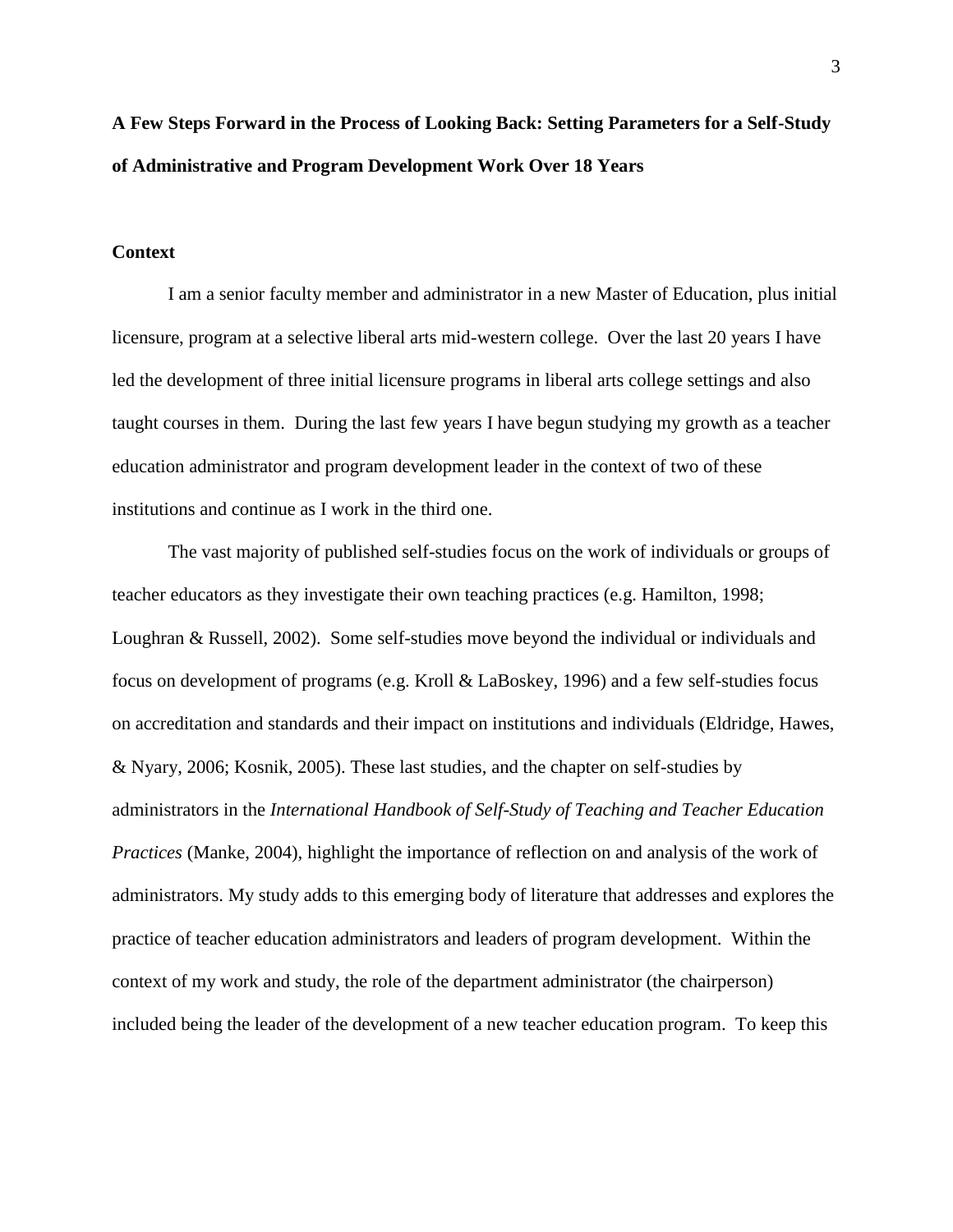paper more readable I have chosen to use just the term administrator, which implies both administration and program development.

As I study the processes of leading program development, I learn more about who I am as a teacher education leader and my impact, as administrator, on the programs I lead. In developing a third program, understanding themes in my work and recognizing internal and external forces that influence me, and my work, is extremely useful. In addition to supporting my own professional development, this self-study helps bring the voice of an actual administrator in teacher education to the public arena. One value of self-study research comes from the fact it is conducted by those closest to the work, giving it an insider's perspective (Zeichner, 2007) not found in other types of educational research.

In order for this unique insider's perspective of administrative practice to be considered useful and trustworthy (Hamilton  $&$  Pinnegar, 2000) by a wider audience, the process, findings and conclusions need to be set in dialogue with other self-study research and the literature in the field of teacher education administration. "[I]n researching practice through self-study, there is a need to demonstrate scholarship by making clear that personal theories are challenged in ways that help the research (and the audience) see beyond the personal alone." (Loughran, 2007, p. 13). I prepare this work to be shared with a wider audience to check and challenge my personal theories, interpretations and frames of reference (Loughran & Northfield, 1998) and be set in dialogue with other research about teacher education leadership (Zeichner, 2007).

General literature about teacher education administrators and deans of education is sparse and focuses mostly on schools of education in large institutions with little information on administrators of programs or departments in small institutions. Most of those studies and articles were published in the 1970s and 80s and reported on demographics of administrators and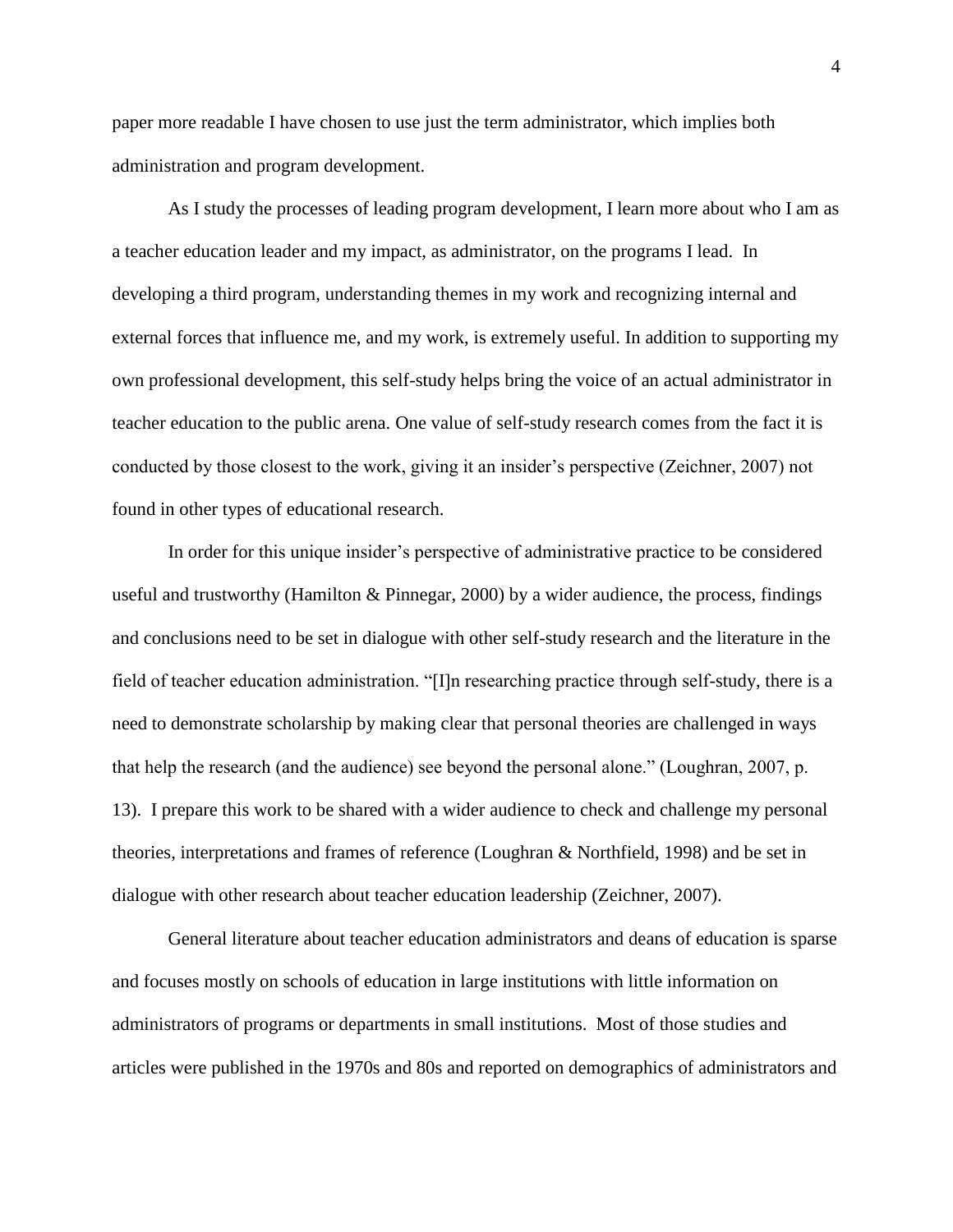roles they play (e.g. Anderson & King, 1987), issues confronting deans and their programs (e.g. Denemark, 1983), and the health of the profession (Bush, 1987; Clifford & Guthrie, 1988; Judge, 1982). In the 1990s, writings about teacher education administrators and teacher education programs were few, with most having a reform theme (Goodlad, 1990; Valli 1992), and some focusing on the complexity of the roles played by deans (Bowen, 1995; Gardner, 1992). Recent studies look more at those complexities and the need for balancing responsibilities (Gmelch, 2002). The major work pertaining to education administrators in the last decade has been by a research team who looked at different dimensions of education leadership -- intellectual, emotional, social and moral. (Wepner, D'Onofrio, &Wilhite, 2008; Wepner, Wilhite & D'Onofrio, 2003).

The job of teacher education administrators becomes more challenging as more groups hold the teacher education profession accountable. Robbins and Schmitt (1994) reported the average tenure of an education dean is four and a half years and most deans surveyed cited "burnout" as the reason for leaving the job. More research is needed to understand issues and problems teacher education administrators face: how they prioritize what they do and why they find it difficult to stay in that position. This study begins to explore responsibilities and issues central to an administrator of a small teacher education program.

#### *Descriptions of the Colleges and the Administrator's Roles*

The two institutions in my study, Southeast College and Midwest College, are similar in many ways. They are small (between 1,200 and 2,000 students with 20 and 50 students who finish the teacher education programs each year), undergraduate, co-educational, residential liberal arts colleges that were founded in the mid-1800s. They both had religious affiliations when they began although Southeast College has more present-day connections with its religious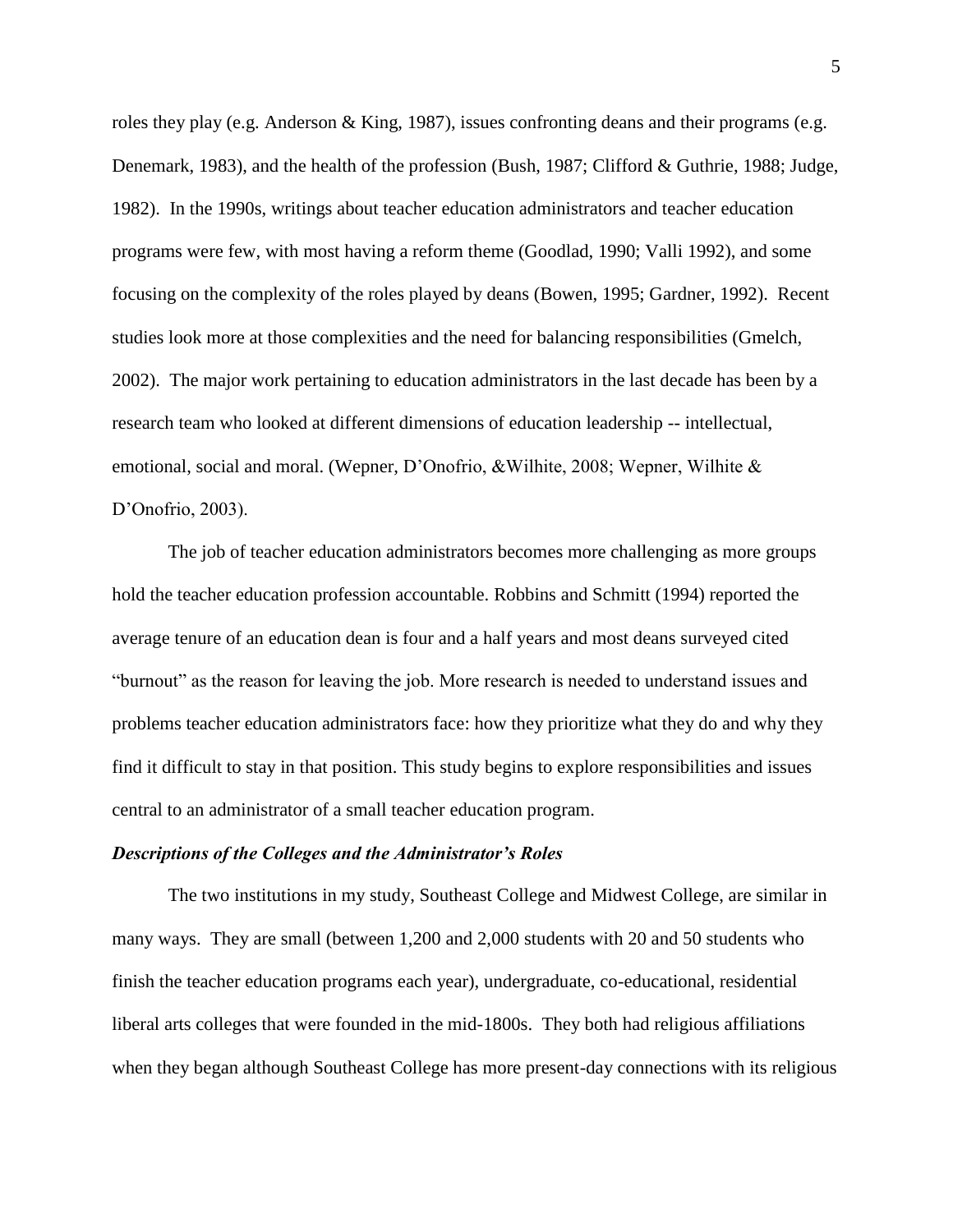roots than Midwest College. The institutions have been involved with teacher education since their inceptions but had come to a point where they wanted to drop a current teacher education program and develop a new one. The programs have between three and five full-time education faculty members and their institutions draw academically strong students.

With respect to administrative and program development demands, the teacher education programs are comparable. They have some relationship with undergraduate arts and science faculty; are strongly impacted by their respective state legislatures, boards of education, and departments of education; and went through state and/or national program approval/accreditation during the development process. Both institutions have relationships with local public K-12 schools.

The schools are also distinctive. One third of Southeast's teacher education population consists of continuing education students and it has a four-and a half-year elementary program and a four-year secondary education program with only a few specialty areas. Midwest College has all undergraduates in an advertised program of four years, offering elementary and a wide range of secondary and K-12 licensure programs.

Within these institutions the roles of administrator were similar. The administrator was the department chairperson who hired and supervised faculty and staff; represented the department within the college; managed the budget; headed up in-college recruitment for the department; oversaw and spearheaded the majority of work necessary for state and/or national accreditation; attended state teacher education meetings; worked with local and state teacher education initiatives; and developed relationships with local superintendents and principals. In addition, department chairpersons in small colleges are also full faculty members and so the college expectations of committee work, scholarship, and teaching were present. During my 15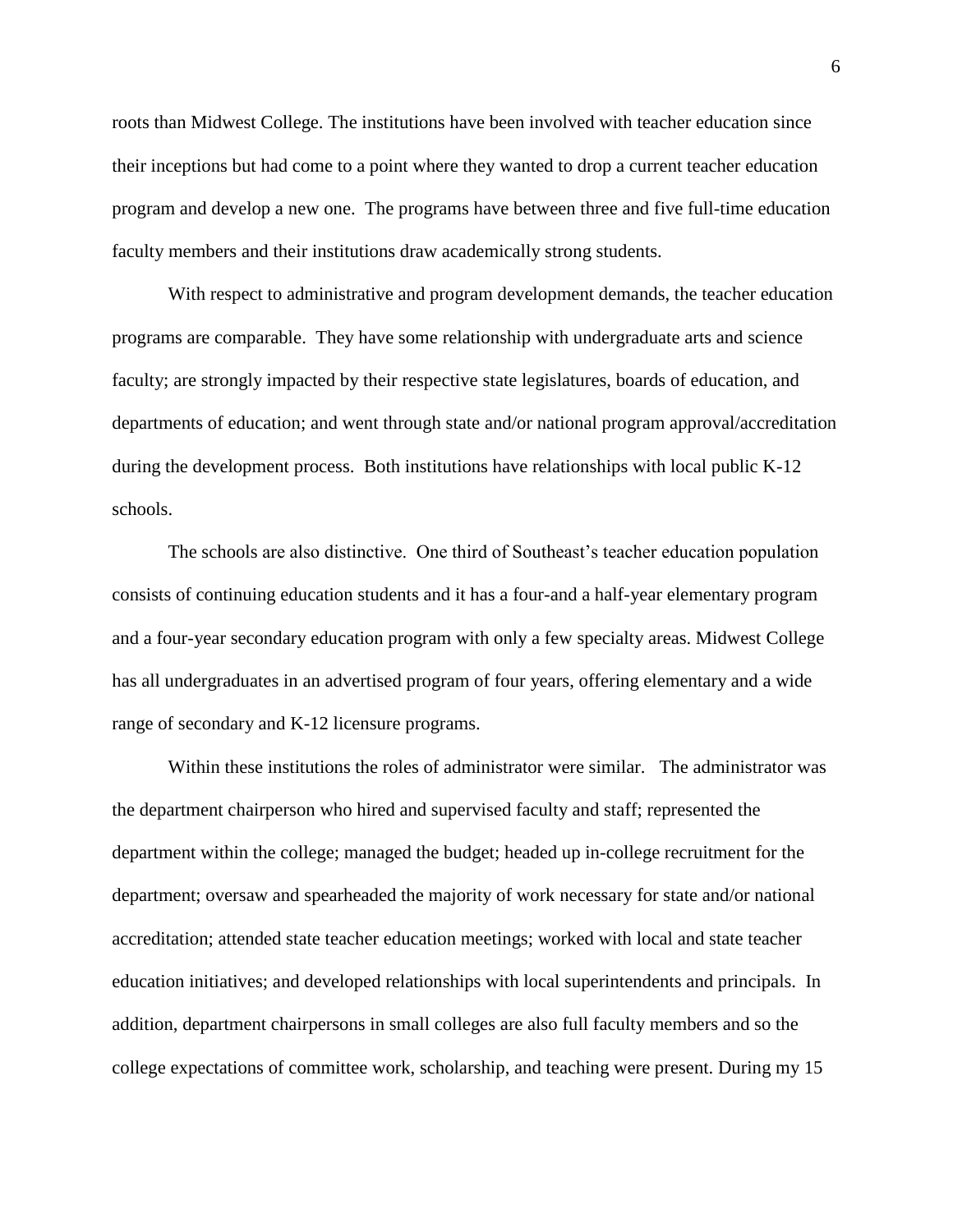years at Southeast College, I was chairperson for 12 years. I usually taught a full load (three courses a semester) or had one course off for administrative work. For the six years I worked at Midwest, I was chairperson and taught one course a semester (three also being a full load). In both institutions, the job of program developer resided within the administrative position, with an institutional expectation that I would lead the development and then operation of a radically different teacher education program. That work included bringing the best practice in teacher education and program development research to the process; leading the process in ways that allowed ownership by all involved; developing a strong working faculty team; creating an integrated and cohesive program; guiding the process through college, state and national approval; and leading development of policies, procedures and materials to make the program understandable and doable by all.

# **Data Sources and Design of Study**

To begin this self-study, I reread my professional journals about the development of the Education Studies Program at Southeast College (1989 through 1999) and the new teacher education program at Midwest College (2000-2006). The journals consisted of hand-written pieces ranging in length from several short paragraphs to a few pages. Because multiple ideas were contained in every dated piece, each idea was considered an entry. I wrote in the journal when I had time or when I needed to express thoughts and feelings about a situation. I often went weeks or months between entries.

My initial entry was made 3/08/89 and explained why I was beginning the journal. The impetus for starting this log/journal came as we were driving …last week. I couldn't sleep at any point in the drive because so many thoughts, feelings and concerns kept bubbling to the surface of my consciousness. The whole process of hiring for the education department this spring has been so time consuming and frantic that I have had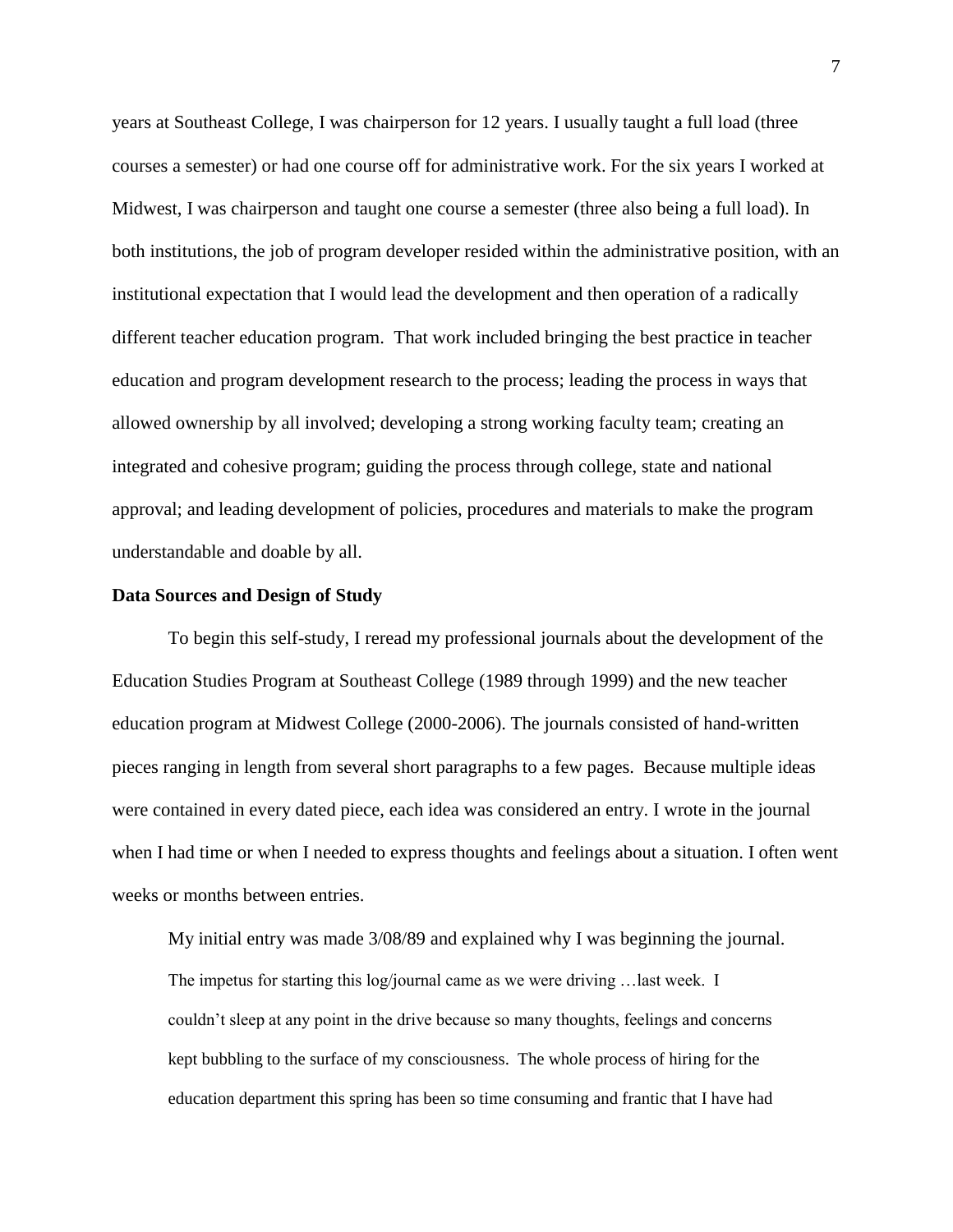no time for reflection and analysis. This book is needed for that. I need to "force" myself to take the time to pause and think about what is going on inside me and around me. A second need further convinced me to start writing. I need to keep track of what actually happens for the next few months, to help me remember sequences, what others say and what decisions were made. I do need to type up the transition team minutes, but it is hard to do that about the search process and the politics/personalities involved in that process. A final reason I can think of now for this book is to keep track of the whole process – the creation of this new program – ongoing reflective evaluation. The evaluation will help with our development, my own growth and will provide materials for written documents [NCATE, articles] later.

On the left is my journal, on the right, the log.

The book (journal) was organized with personal, feeling entries on the left-hand side of the journal and the logistics, facts and plans of action on the right-hand side.

As I reread the journals, I noted beside each entry its subject matter (e.g., personnel issue, my writing/research, accreditation related). As I analyzed entries, groupings arose out of the data. I recorded and studied the frequency of entries for each grouping. I identified five categories into which the groupings fit and each grouping then became a sub-category. I began with general analysis of the data, describing parameters of the categories and sub-categories to understand more about what the job of teacher education administrator entails. I also began comparing numbers of entries in categories and sub-categories to learn more about what areas of my work life demanded most time and energy (or at least the most time devoted to journaling).

For the sake of brevity, I am including only a description and beginning analysis of the categories and their sub-categories.

# *Categories and Their Sub-Categories*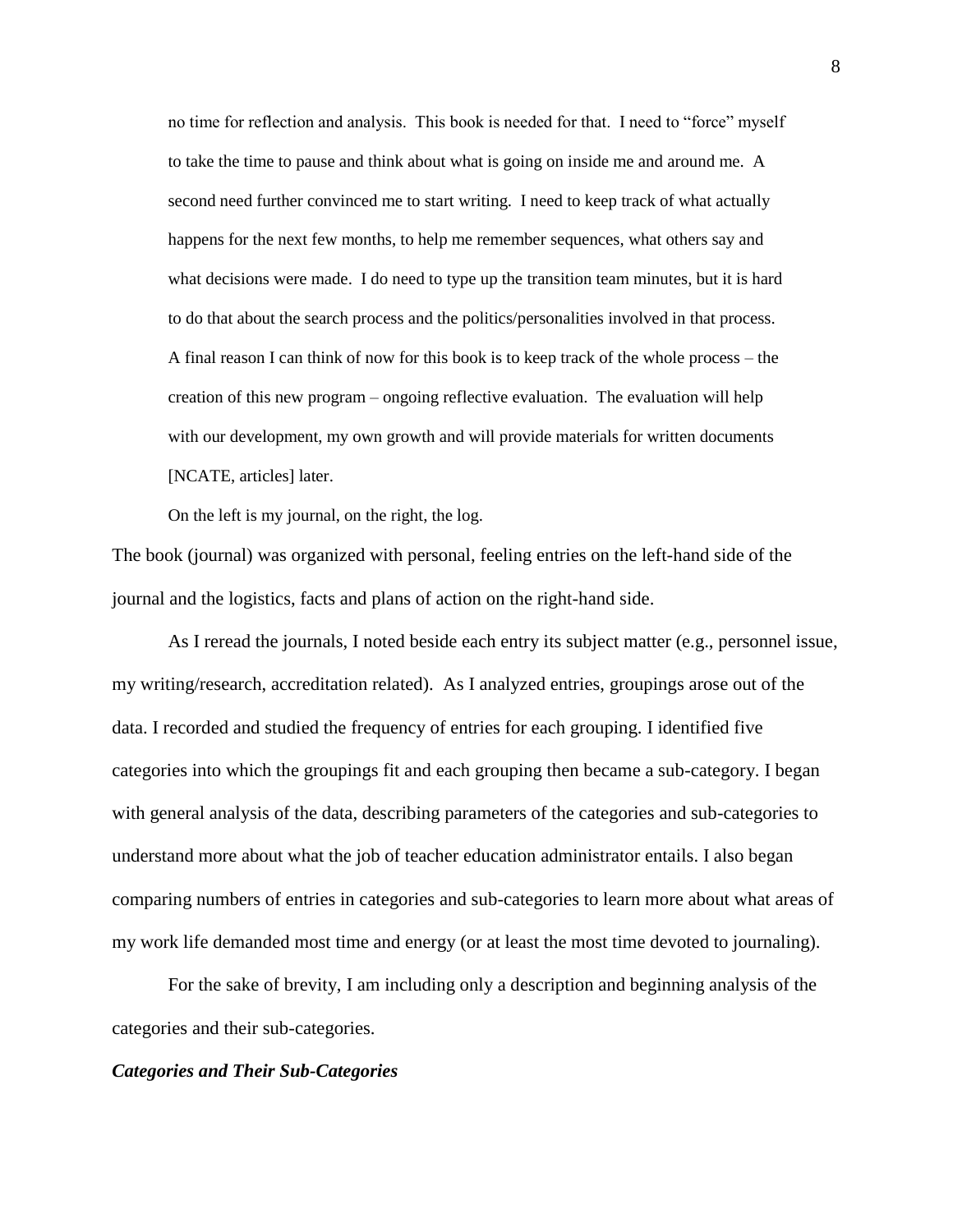Initially thirty-one groupings were named and then clustered, as sub-categories, under five categories. The criteria used in choosing which category a sub-category would reside in usually depended on the main thrust of entries within the sub-category. There is nothing definitive about where sub-categories were placed, and many could be logically placed in any of several categories. Some entries focused on describing tasks, interactions, meetings or events while others concentrated on what I was thinking or feeling about those tasks, interactions, meetings or events. There are close to a 1,000 entries, with some entries falling into multiple sub-categories. The categories are described below and then presented, with their subcategories, in chart form (Table 1).

# *Category I, Outside Forces*

This category has entries focused on interactions with the world outside the institution and has four sub-categories of State/Federal, Public Relations, Public Schools, and Accreditation and Approval. The category has 7.8% of the total entries with the majority residing in the subcategory of Accreditation/Approval.

# *Category II, Institution*

The focus of this category which has 13.6% of the total entries is on interactions, issues, and questions pertaining to my work in relation to the entire college. Entries in the two largest sub-categories, Politics and Financial/Grants, look respectively, at the balancing of interests, needs, and demands involved with all other categories and money issues.

#### *Category III, Department*

This category contains entries centering on relationships among and workings of the group of people specifically responsible for the teacher education program. Its sub-categories focus on Personnel, Hiring, Tenure, and Transition. The entries of this category,  $25^{\%}$  of the total,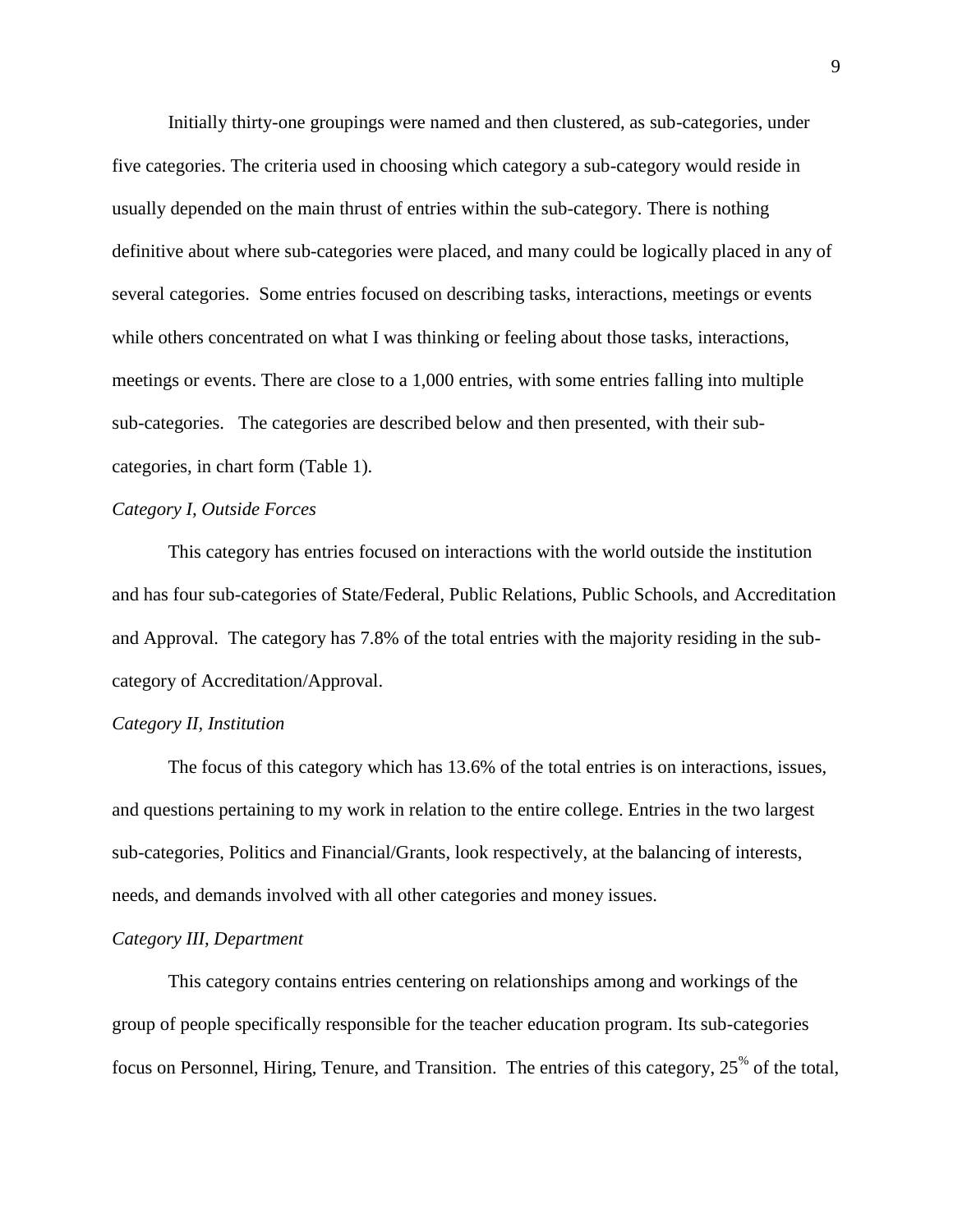highlight the excitement involved with the hiring process, disappointment when department members leave the institution, agony of asking people to leave the institution, and "ups and downs" that come with working as a team developing a new program.

# *Category IV, Program*

The Program Category contains 14.1% of the total entries and centers on development and implementation of the new teacher education programs. The sub-category, Program Development, includes entries about conceptual ideas, policies and procedures, and philosophy; entries stem from exploration and articulation of my, and the programs' developing philosophies. Other Program sub-categories cover a wide-range of topics - Vision, Assessment, Community Building/Collaboration, Courses, Race, and Students - all of which connect more with the program than with me personally.

#### *Category V, Me*

With the most entries (40% of the total) of any category, Category V focuses on what I was doing, thinking, and feeling about my professional life relative to me rather than in interaction with others. Sub-categories include my learning and growth as leader, teacher, and researcher and wanting and/or finding support and inspiration for that learning and growth. Subcategories of Workload and Research/Writing have the most entries.

Workload is a many faceted sub-category, with entries focused on figuring out how to organize or prioritize the work to be done, registering times of feeling overwhelmed, and making resolutions, usually at the beginning of a semester, to bring balance between my professional and personal lives. The Research/Writing sub-category contains entries about research/writing ideas and logistics of getting something written and published.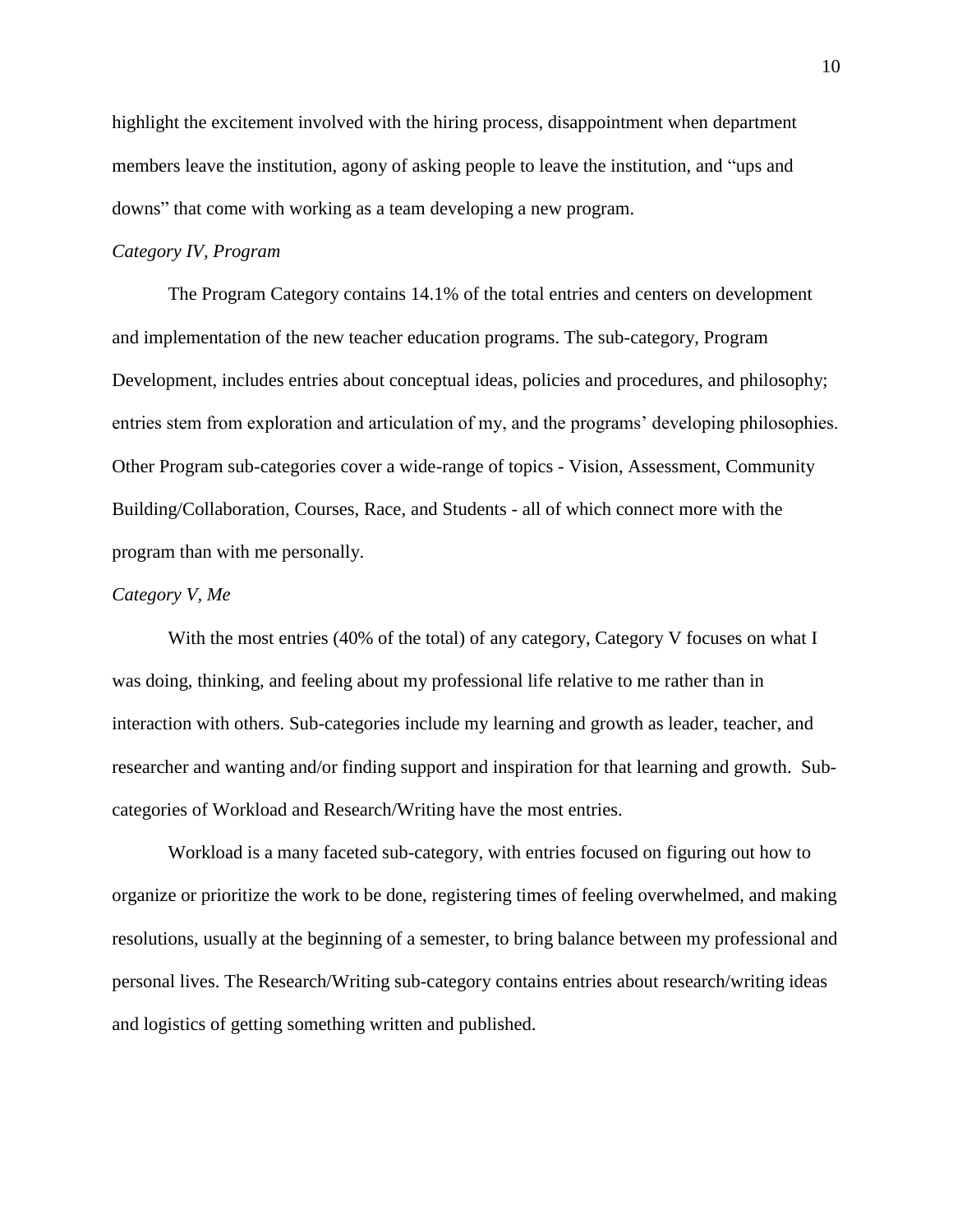Table 1. Groups of categories, sub-categories and numbers of journal entries (entries written between 1989 and 2006)

| Large category        | Sub-category                      | # of entries                            |
|-----------------------|-----------------------------------|-----------------------------------------|
| <b>Outside forces</b> |                                   | 75 (7.8% of total entries)              |
|                       | Accreditation                     |                                         |
|                       | Outside forces (including state)  |                                         |
|                       | Public relations                  |                                         |
|                       | Public schools                    |                                         |
| Institution           |                                   | $131$ (13.6% of total entries)          |
|                       | Administrative                    |                                         |
|                       | Financial/grants                  |                                         |
|                       | Other departments/rest of college |                                         |
|                       | Politics                          |                                         |
|                       | Culture of the institution        |                                         |
| Department            |                                   | $236 (24.5\% \text{ of total entries})$ |
|                       | Personnel                         |                                         |
|                       | Hiring                            |                                         |
|                       | Tenure                            |                                         |
|                       | Transition                        |                                         |
| Program               |                                   | 136 $(14.1\% \text{ of total entries})$ |
|                       | Program development               |                                         |
|                       | Philosophy                        |                                         |
|                       | Vision                            |                                         |
|                       |                                   |                                         |
|                       | Assessment                        |                                         |
|                       | Community building/collaboration  |                                         |
|                       | Courses                           |                                         |
|                       | Race                              |                                         |
|                       | <b>Students</b>                   |                                         |
| Me                    |                                   | 385 (40% of total entries)              |
|                       | Mentor                            |                                         |
|                       | My growth/reflection              |                                         |
|                       | My leadership                     |                                         |
|                       | Support (needing)                 |                                         |
|                       | Teaching                          |                                         |
|                       | Trust                             |                                         |
|                       | Workload                          |                                         |
|                       | Outside college work              |                                         |
|                       | Research/writing                  |                                         |
|                       | Self-study                        |                                         |
|                       | Total number of entries           | 963                                     |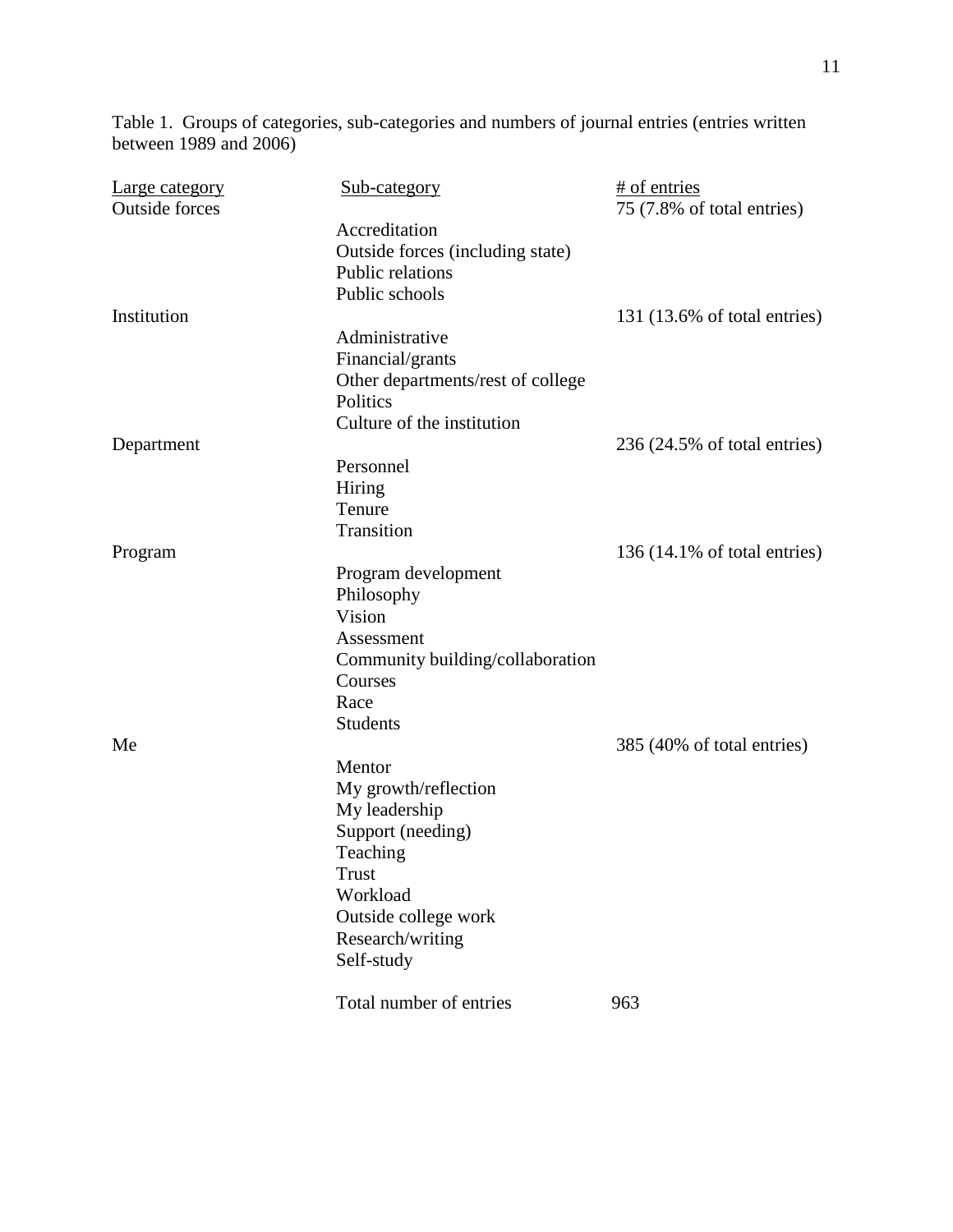# **Discussion of Findings**

Many forces have an impact on the development of a teacher education program and its leader. Contending with each of these forces requires much time and energy. The categories of Outside Forces, Institution, Department, Program, and Me captured the types and range of demands, illuminating the constant pressures from groups outside and within the institution during the development process. These five categories, with their 31 sub-categories, provided a productive initial framework for analysis.

#### *What the Categories Revealed*

Organizing journal entries into categories helped describe types of work I did and with whom I interacted. Other ways of creating categories would lead to other revelations and understanding. I could focus on the types of roles I played (leader, communicator, problemsolver, mediator, curriculum developer, scholar, professor, etc.) or use the framework of intellectual, emotional, social, and moral dimensions of problem solving developed by Wepner et al. (2008) to better understand myself as an educational leader. In the future I want to return to the entries with other ways of categorizing in mind for further analysis.

Certain groups of roles and tasks claimed the most time, energy and reflection. The seven sub-categories with the most entries, Personnel, Workload, Research/Writing, Hiring, Accreditation and Approval, Program Development and Politics, had more than 60% of all entries. Each category contained at least one of these sub-categories, lending credence to the idea that primary demands of a teacher education administrator come not from one, or several groups, but from a wide variety of sources.

At both institutions, I was asked to lead the development and implementation of new, high quality programs. Although I voiced this as my highest priority, the data seem to indicate I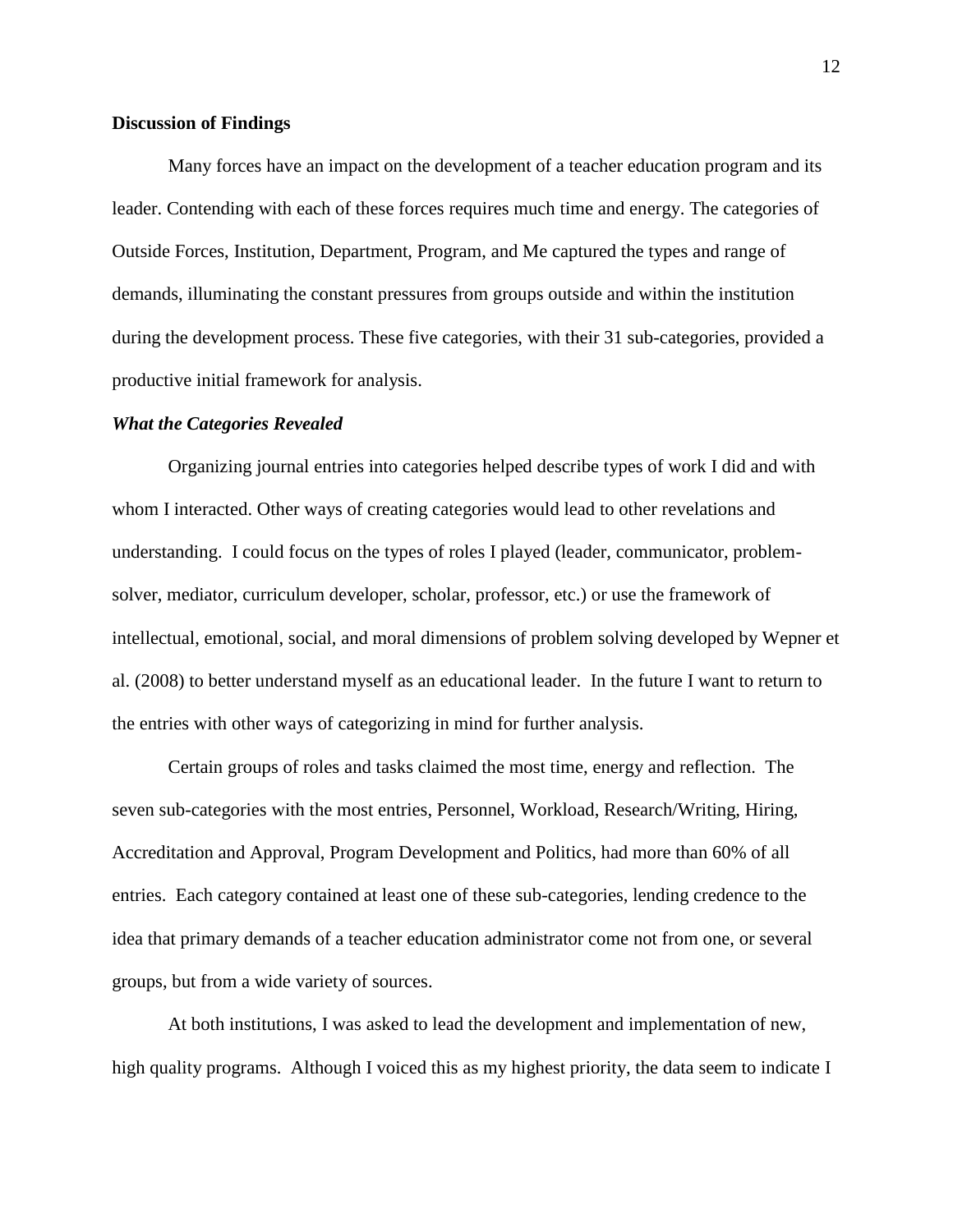did not devote as much time and energy to program development as I believed. The Program category, with its eight sub-categories, only contains approximately 14% of the total entries. I wonder if a tension I reported in many Workload entries resulted from other forces, which show up in the Financial/Grants, Politics, and Accreditation and Approval sub-categories, and impeded and distracted me from what I considered my true work. Perhaps I need to incorporate these other demands and tasks into the center of my conception of program development.

This self-study work provides systematic, grounded analysis that helps me improve my practice. As I read individual entries I reflected on what I was learning, plus, as I analyzed the tallying and clumping of entries, I noted reminders, confirmations, warnings, strategies, and language to use as I lead the development of a third program.

For example, in 2003 the education program proposal was being held up in a Midwest College committee and I was feeling frustrated by the delay of having to incorporate their concerns into the document. On October 2, 2003 I wrote,

This is a critical time – we need to get that whole committee behind the proposal. I have to remember that when I took the Southeast proposal to the college's curriculum committee, (the head of the Curriculum Committee) and I needed to do a lot of rewriting. As I wrote that entry I realized time spent on buy-in from the rest of the college was well worth the momentary irritation. Documenting that idea and reading it again during this study reminded me to seek ways to educate and engage my present college community with the program development work I am doing now.

Another example of what I have learned comes from tallying entries. The sub-category with the most entries is Personnel. I was surprised at how much of my time was spent thinking about and acting on personnel issues. One of the lessons I learned/relearned is that no matter how rushed I feel, I need to be serious, deliberate, and thoughtful in heading the search process for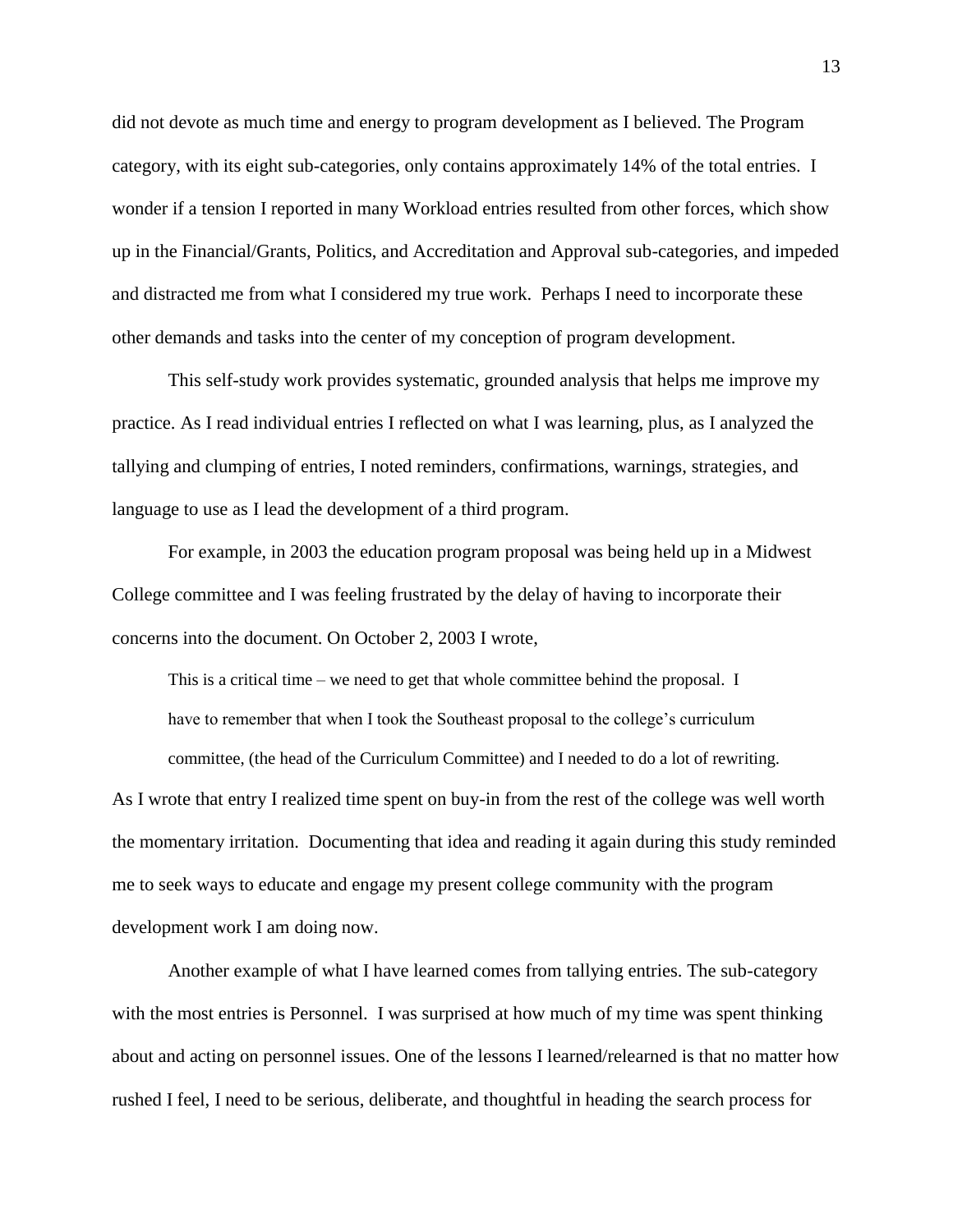any position. Those hiring decisions, whether about a tenure track position or administrative assistant, are all critical for the smooth and successful development of a program and functioning of a team.

# *Giving Myself Time to Revisit the Experiences*

This study helps me begin to understand and describe many different components that constitute the practice of a teacher education administrator. The realization of the enormity and complexity of undertaking a self-study covering 18 years surfaced in all parts of the work – in understanding the scope of the work, deciding on what framework to use for data analysis, allowing time and place for making personal connections and meaning, and sharing the work with others. I now realize I have to honor the story even before I start analyzing data, and in some ways, even before I set parameters. As I stated earlier, for many years I kept two sections in my journal, what I called the "journal" and the "log." The journal, on one facing page, included the personal, emotion-filled responses to events at hand. The log included descriptions of actions taken, reminders, and logistics. As I reread and tried to categorize all of these entries, I found I needed to pause and remember people and events and I kept connecting comments, conclusions, and reactions to the work and feelings I have now. Probably because of the scope of the study (over 18 years and within two institutions), the time needed to just explore the data and let categories and patterns arise from the data was more than I had anticipated. It has taken considerable time to begin to understand the story.

When I began I did not realize that before I could make my work and analysis public, I needed to react to the process and explore the data personally. Bringing some of the data and questions to a paper session at the annual meeting of the *American Educational Research Association* in 2007 and to the *Seventh International Conference on the Self-Study of Teacher*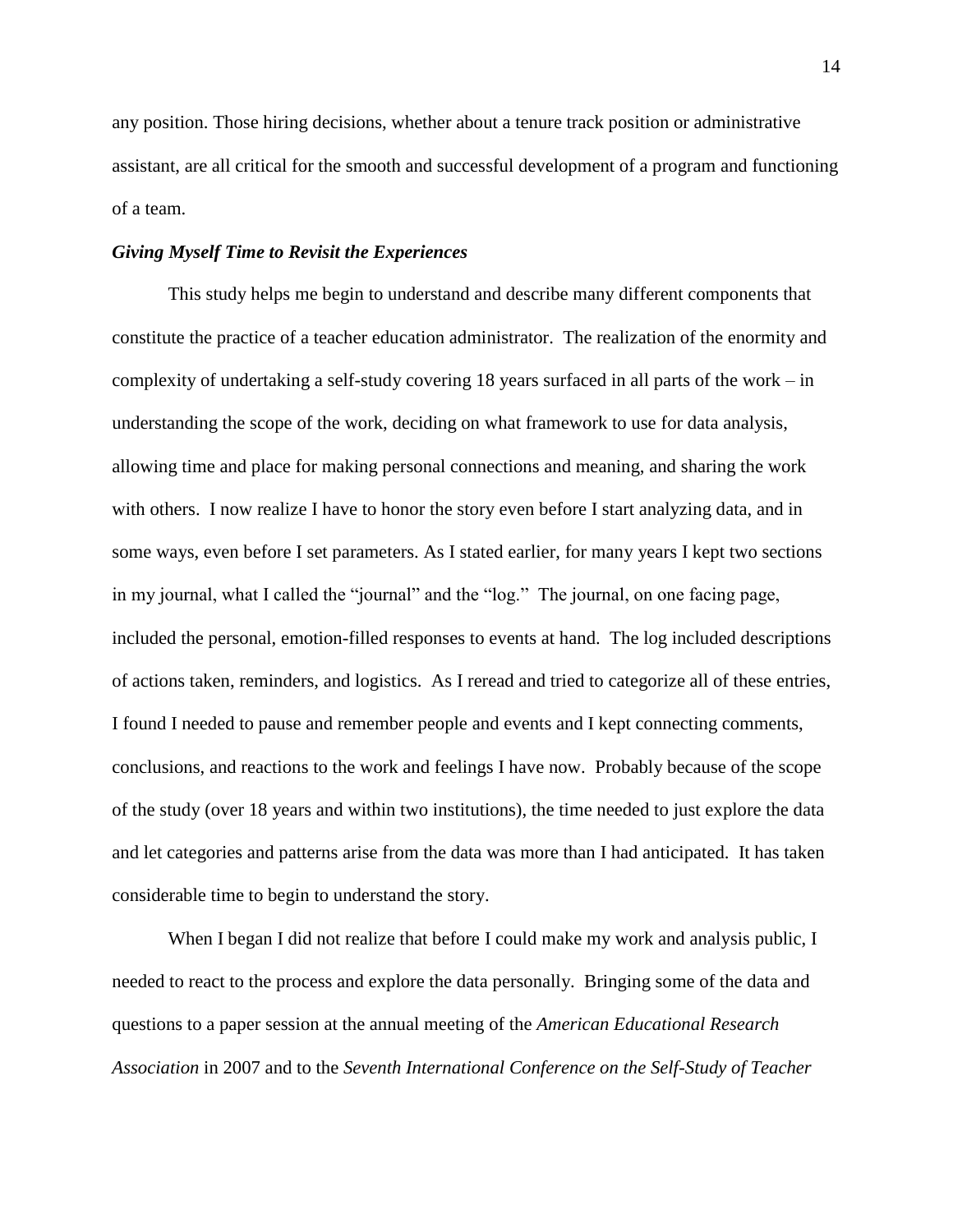*Education Practices* (i.e., Castle Conference) in 2008 raised many feelings and questions. I needed to understand emotionally, in addition to cognitively, that this study encompasses the bulk of my teacher educator and administrator career, lived within two institutions and involving multiple roles. I needed to understand and acknowledge the emotions and lived experiences behind the story as I began to focus in on the interplay between self and history.

# **Significance and Next Steps**

Findings from this study impact my individual work as an administrator and researcher and may add to others' understanding of the complexities of the roles of the teacher education administrator. The results also contribute to self-study research of administrative practice and longitudinal self-studies in general.

# *This Particular Self-Study*

Wepner et al. (2003) determined in their studies that "Education deans need to be aware of how they think so that they lead proactively rather than reactively" (p. 21). They suggest deans need time and support for leadership development that includes reflection and analysis. They also note that reflective journaling is a way to engage in such development. This self-study centers on analysis of a reflective journal. Reviewing and analyzing my own words has helped me better understand the types of work demanded of me as an administrator and why the job has been difficult much of the time. This has enabled me to prepare more consciously for and respond to the challenges in my current job.

The study also contributes to the research about the role of administrators in teacher education. Several initial themes emerged from the analysis. The process of developing programs situated within specific institutional settings in the midst of highly complex and variable educational mandates and expectations is complicated, time-intense, and demands attention to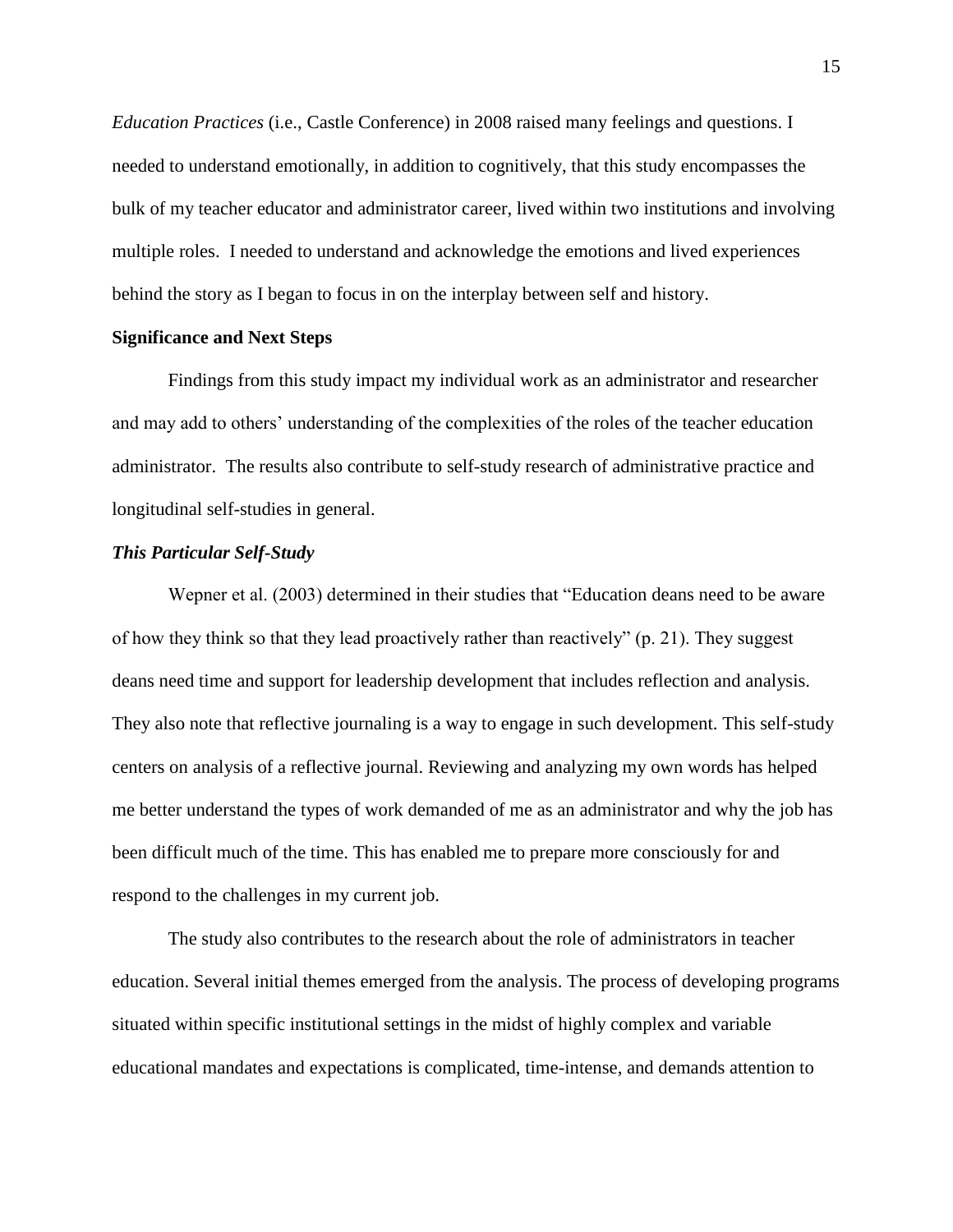personnel, standards, and requirements. In addition, the role of program developer is affected daily by pressures of other roles. In this analysis, actual development of goals, themes, expectations, and courses for the teacher education programs was a small part of the work involved, while other forces, from within and outside the institutions, dictated the majority of the work accomplished. This affected my responsibility and feelings towards those roles and the work itself.

This study also sets the stage for more analysis and raises many questions about how to proceed. The extent and complexity of data from the journals merits continued analysis before I begin examining additional types of data such as program development documents from each institution.

# *Value of Critical Friends*

Having others looking critically at the data, interpretations, and process of the work is a central feature of self-study (Loughran & Northfield, 1998). At the Castle Conference in 2008, a set of critical friends listened to the personal story of the process of setting parameters, and reviewed the data, asked questions, and introduced other ways of organizing and analyzing data. They offered several possible ways to proceed with the study. For them, some of the subcategories held more interest and power than others and suggestions about using "trust" and "support" as lenses with which to approach the study surfaced along with ideas about looking first for positives themes and trends, breaking the study down into three six-year blocks, and looking for questions that catch dilemmas in this work. These insights and questions push me to consider other possible parameters for this study. This work of critical friends also helps move any analysis from the particular of my situation toward frameworks of analysis and conclusions that might reflect more administrators' experiences.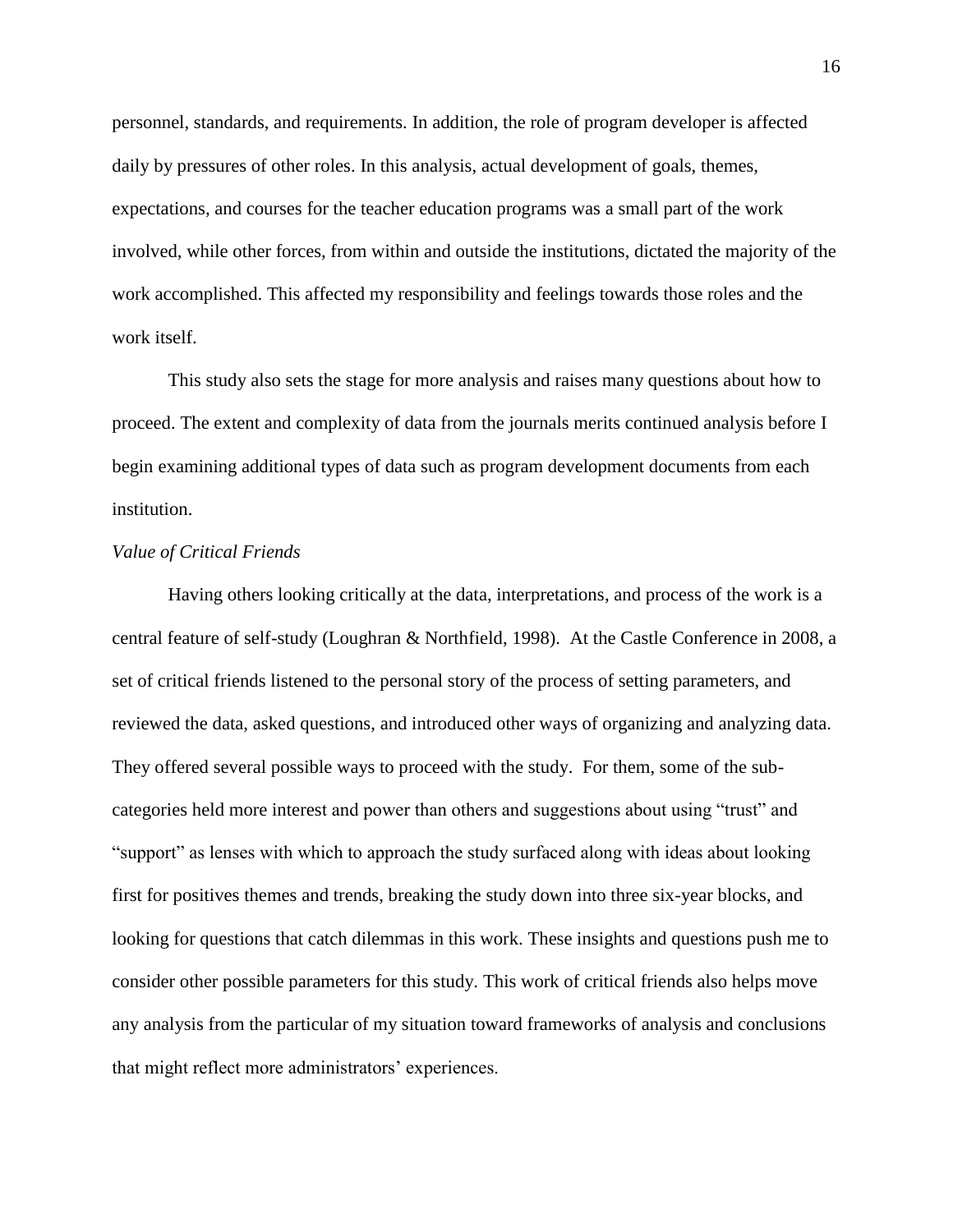Another insight I gained from listening to these critical friends is that, although I worked with a team of faculty members when developing the new programs, there were many parts of my jobs I did not feel I could share with others in my department because of the confidentiality involved. Until I began this self-study and shared the process and pieces with those at the Castle Conference, national conferences and peer reviews, I lived in a reaction mode, doing the work and reflecting on it in the moment. The process of self-study is helping to sort out patterns and raise questions that can be useful to me, and others. I wonder about factors that contribute to "burnout" and what "burnout" looks and feels like. How can I tell if I am spending too much time on less important parts of my job, rather than parts I believe are most important to me and teacher education? As with teachers (Valli, & Buese, 2007), are there too many demands of teacher education at this point for any administrator to be able to do her/his job well? Perhaps, in addition to the reflection and analysis gained from journal writing, administrators need to find someone, probably outside the institution, to help with this sorting and questioning process. *Other Ways to Focus the Study*

In most teacher education self-studies, researchers focus on a particular assignment, course, or pedagogical belief and action rather than the entire set of responsibilities. Thinking in a parallel fashion, would a next step for this researcher, and administrators in general, be to study particular components of their jobs (e.g. to examine how administrators use meetings to inform and obtain buy-in from constituents about reform ideas or to focus on how the hiring process impacts program development) before exploring multiple facets of their work? There are existing examples of administrative self-studies that reflect these narrower parameters, allowing researchers to look more deeply at specific practice and concepts (Manke, 2004).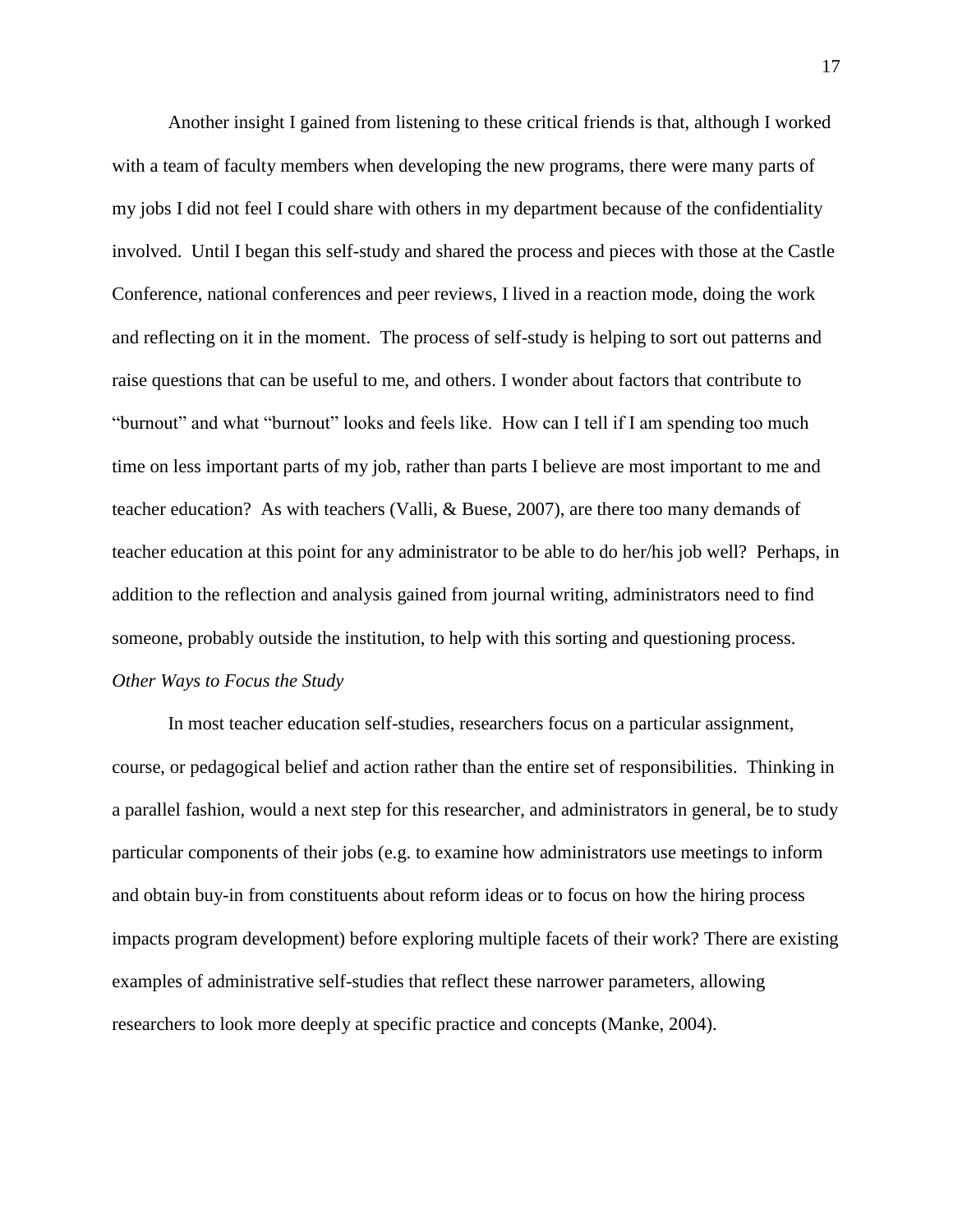The authors of the leadership studies suggest deans need six to seven years in the same institution to allow them "to have sufficient experience in their positions to be able to exercise their leadership with confidence and in a way that is compatible with the institutional context" (Wepner et al., 2003, p.16). Another possible next step in this study is to examine individual sub-categories to learn how my thinking/action in those areas stayed the same or changed over time and between institutions and how my growth as an administrator affected the emphases of demands.

I am now at a juncture in this self-study and need, in light of what I have learned so far, to rethink both long-term and intermediary goals for this study and reset its parameters. The focus could be on certain times during the 18 years (e.g. six-year blocks), specific activities (e.g. the hiring process; accreditation visits), certain roles (e.g. problem-solver, communicator), and/or could center on one of the specific sub-categories such as "trust" or "support" and explore changes over time. This study so far has illuminated a myriad of possible future directions to take. I now need to consider my next steps forward in this rewarding research.

#### *For Self-Study Work about Administrative Work in General*

Although the studies in this issue of *Studying Teacher Education* are exploring how to go "beyond the story," perhaps in the case of teacher education administrators our place in the wider educational research context is hindered because there is not a critical mass of stories being told. If, as reported by Robbins and Schmitt in 1994, the tenure for an education dean is still four and a half years and "burnout" is the major contributor for leaving the job, perhaps even just initial writing and beginning reflection and analysis of their stories seems too much to juggle along with other demands. And if administrators do not see their position as a long-term one, then they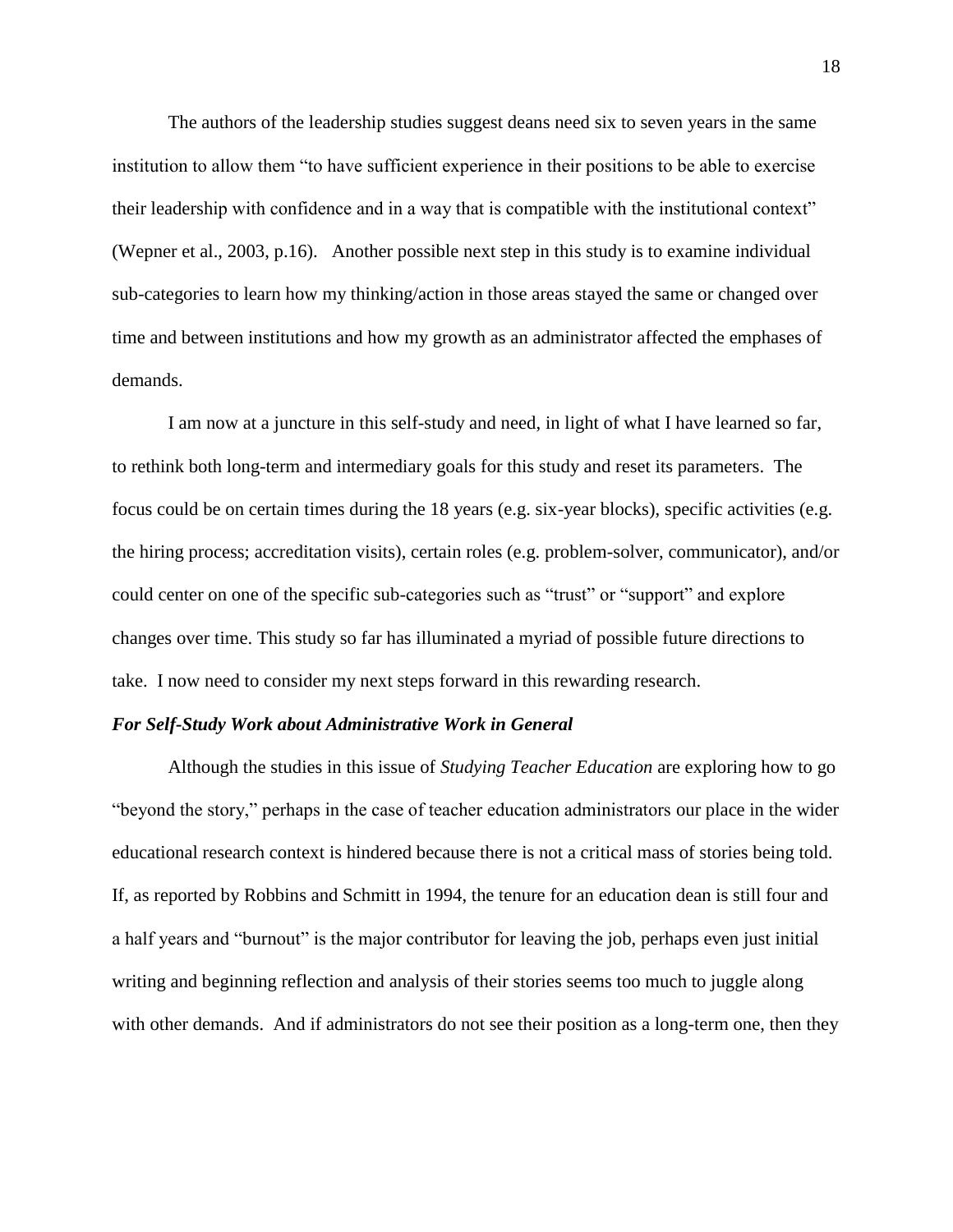may steer away from administrative work as the focus of their research in favor of more long lasting, and seemingly more personally rewarding, topics.

Starting with just the story does meet some critical needs for the practitioner/researcher. Telling the story allows the writer to acknowledge the work accomplished, helps others learn about the work done, and supports oneself in a world that often seems not to value the work. Telling the story also begins the process of finding problematic areas in what the practitioner does; seeing patterns and thinking about what to keep and what to change in one's practice. Writing down one's story may support the critical reflection and analysis recommended by Wepner et al. (2003) as support for leadership development for teacher education deans.

Self-study research has taken a developmental growth path that began with most authors focusing on telling their stories as a way to explain how practice was done, to share ideas, and search for meaning within the practice. As researchers in their own studies, and the field as a whole, have become more experienced and analytical about searching for meaning, issues, and patterns, the focus has switched from how to be a teacher educator to why does this approach to practice matter (Loughran, this issue). Self-studies of administrator practice, as a whole, may also need to travel a developmental pathway, by first focusing on understanding what the story is and why the story is important to self and change in practice, and then changing the analysis to how to study the story in ways that connect it to a larger context and help generalize the learning.

These stages may not always happen in sequence and could, in some instances, go on simultaneously. Perhaps as administrators are made aware of the need for their stories to be told for their own support and improvement of practice, they also will see examples about how to move beyond telling the story and be encouraged by those within action research communities to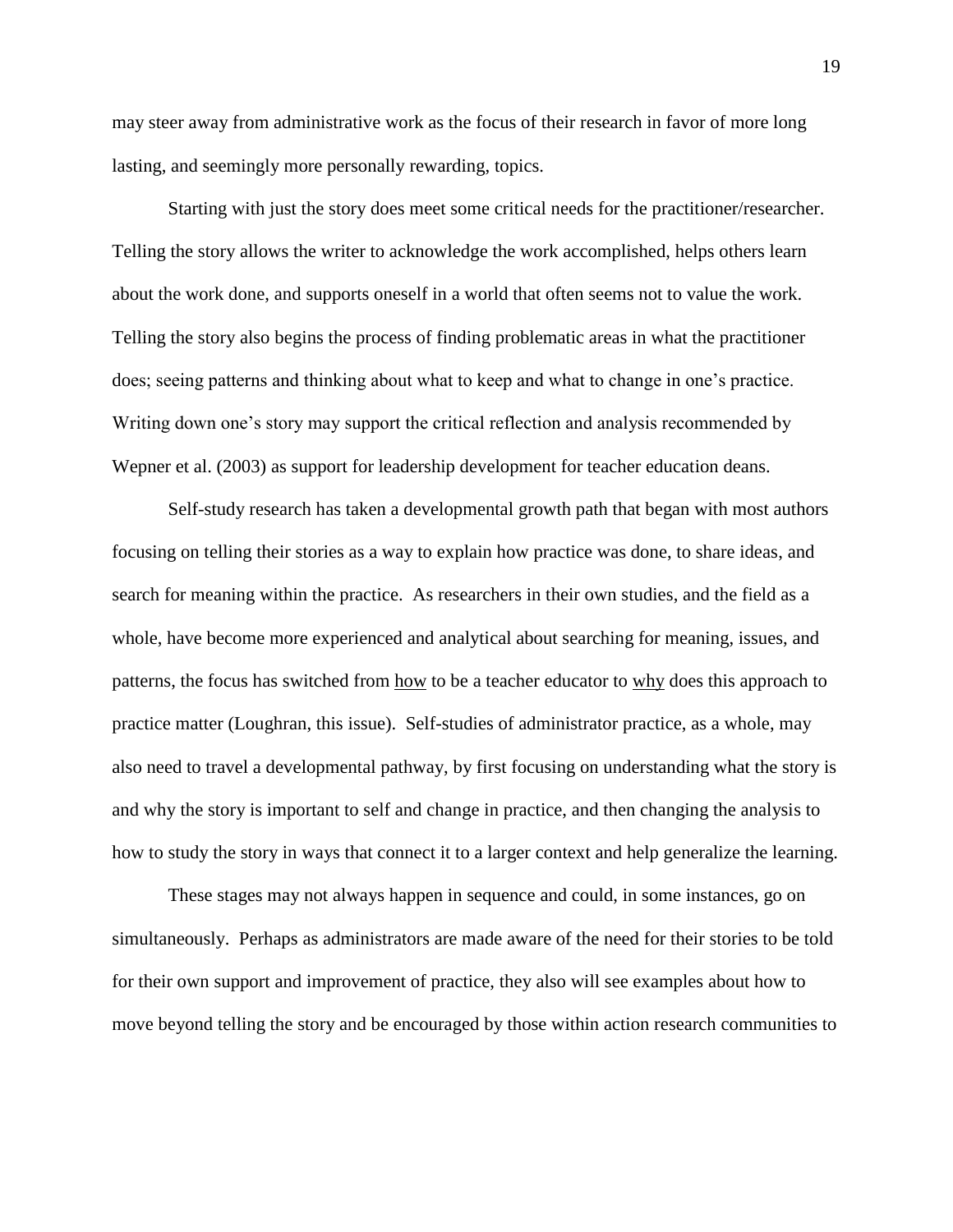develop their research in ways that help bring issues within their work out into the light, situated within the larger research context, so others can examine them, too.

 As I think about "going beyond story," I am struck with the understanding that to move a self-study to reach a wider audience and contribute to the teacher education literature, the researcher needs to write the story and move beyond it plus understand and acknowledge the personal journey the research uncovers and/or highlights. A self-study focused on a semester course may involve uncovering personal blemishes or issues along with professional understanding, and time and place for that personal learning may need to be placed outside of the actual public writing/presentation. In a long-term self-study looking at growth in multiple areas over many years, the personal exploration, understanding and reconciliation of data and memories may, at first, overwhelm even the story. Time in the research cycle needs to be built in for the personal impact of understanding the story. Perhaps there is a "goes before story" that needs to be acknowledged and honored in self-study research so the important story can be told and then moved beyond.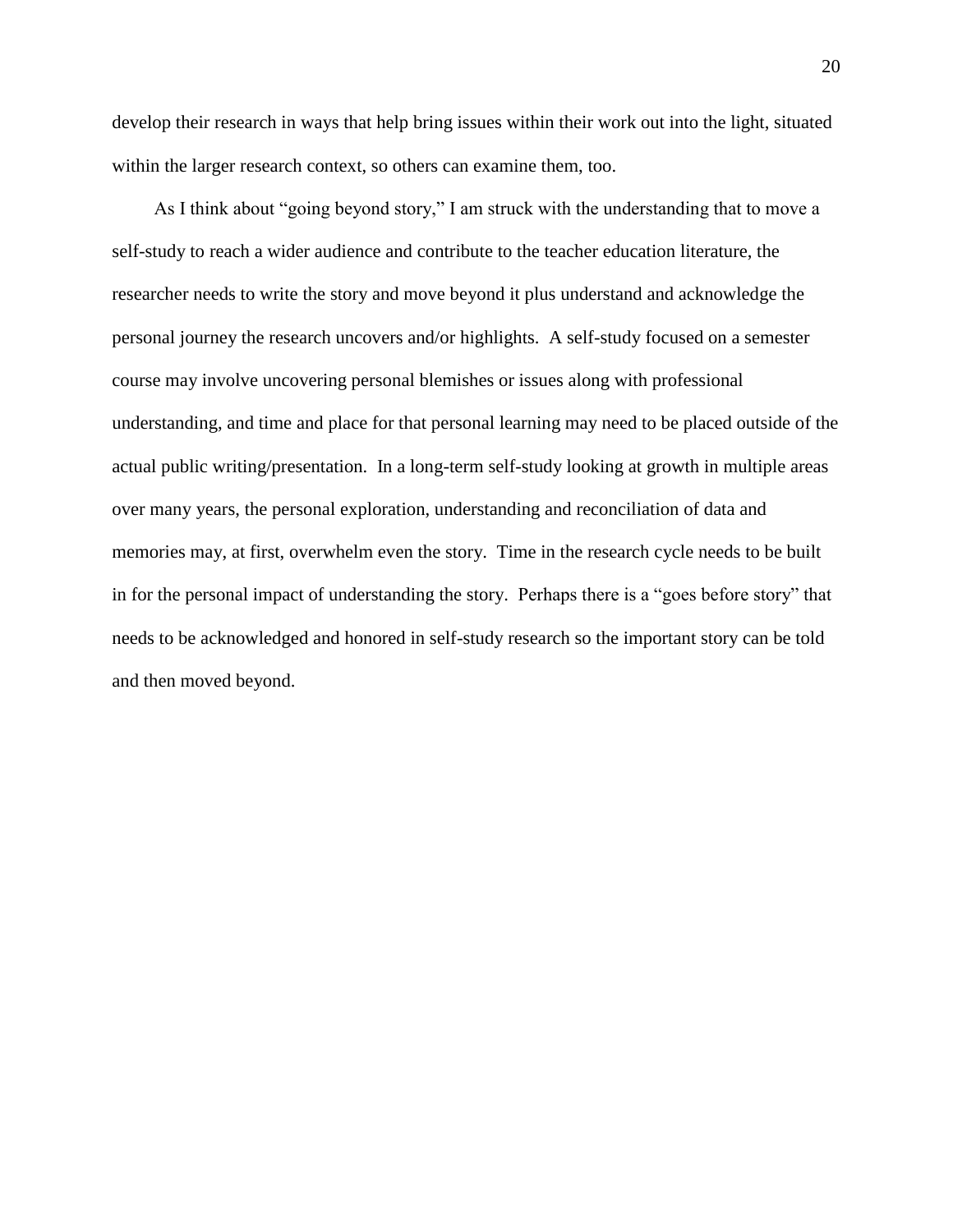References

- Anderson, D.A., & King, J.P. (1987). The dean of education: A demographic analysis. *Journal of Teacher Education, 38*(5), 9-12.
- Bowen, L.S. (Ed.). (1995). *The wizards of odds: Leadership journeys of education deans*. Washington DC: American Association of Colleges for Teacher Education.
- Bush, R.N. (1987). Teacher education reform: Lessons from the past half-century. *Journal of Teacher Education, 38*(3), 13-19.
- Clifford, G.J., & Guthrie, J.W. (1988). *Ed School: A brief for professional education.* Chicago, IL: University of Chicago Press.
- Denemark, G. (1983). Coping with declining resources in teacher education: What deans can do. *Journal of Teacher Education, 34*(3), 36-42.
- Eldridge, J., Hawes, R., & Nyary, S. (2006). A self-study of the intended and unintended consequences of an institutional accreditation process. In L.M. Fitzgerald, M.L. Heston & D. L. Tidwell (Eds.), *Collaboration and community: Pushing boundaries through self-study.* Proceedings of the Sixth International Conference on Self-Study of Teacher Education Practices, Herstmonceux Castle, East Sussex, England (pp. 76-79). Cedar Falls, IA: University of Northern
	- Iowa. (also available online: http://resources.educ.queensu.ca/ar/sstep/index.html)
- Gardner, W. E. (1992). Once a dean: Some reflections. *Journal of Teacher Education*. *43*(5), 357- 366.
- Gmelch, W.H. (Ed.). (2002). *Deans' balancing acts: Education leaders and the challenges they face*. Washington DC: American Association of Colleges for Teacher Education.
- Goodlad, J.I. (1990). *Teachers for our nation's schools.* San Francisco, CA: Jossey-Bass.
- Hamilton, M.L. (Ed.). 1998. *Reconceptualizing teaching practice: Self- study in teacher education.*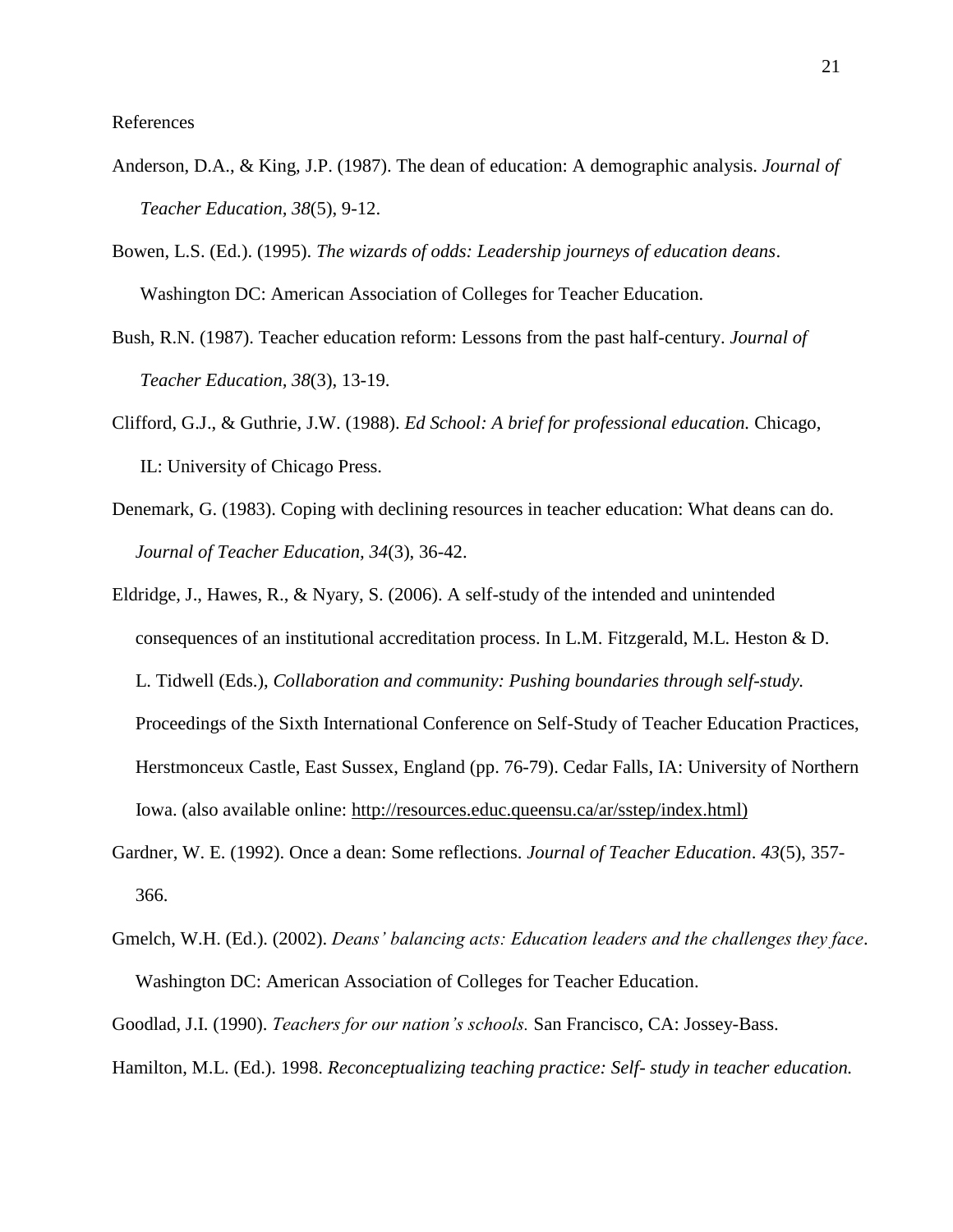Bristol, PA: Falmer.

- Hamilton, M.L. & Pinnegar, S. (2000). On the threshold of a new century: Trustworthiness, integrity, and self-study in teacher education. *Journal of Teacher Education, 51*(3), 234-240.
- Judge, H.G. (1982). *American graduate schools of education: A view from abroad.* NY: Ford Foundation.
- Kosnik, C. (2005). No teacher educator left behind: The impact of US policies and trends on my work as a researcher and teacher educator. *Studying Teacher Education*, *1*(2), 209-223.
- Kroll, L.R., & LaBoskey, V.K. (1996). Practicing what we preach: Constructivism in a teacher education program. *Action in Teacher Education, 18*, 63-72.
- Loughran, J.J. (2007). Researching teacher education practices: Responding to the challenges, demands, and expectations of self-study. *Journal of Teacher Education, 58*(1), 12-20.
- Loughran, J. J, & Northfield, J. (1998). A framework for the development of self-study practice. In M.L. Hamilton (Ed.), *Reconceptualizing teaching practice: Self-study in teacher education* (pp. 7-18). Bristol, PA: Falmer.
- Loughran, J.J., & Russell, T. (Eds.). (2002). *Improving teacher education practices through self study*. New York: Routledge/Falmer.
- Loughran, J.J., & Russell, T. (Eds.). *Studying teacher education: A journal of self-study of teacher education practices*. London: Taylor & Francis.
- Manke, M.P. (2004). Administrators also do self-study: Issues of power and community, social justice and teacher education reform. In J.J. Loughran, M.L. Hamilton, V.K. LaBoskey, & T. Russell (Eds.), *International handbook of self-study of teaching and teacher education practices* (pp. 1367-1391). Dordrecht, The Netherlands: Springer.

Robbins, J.H., & Schmitt, D.M. (1994, February). Who is leading us toward quality professional